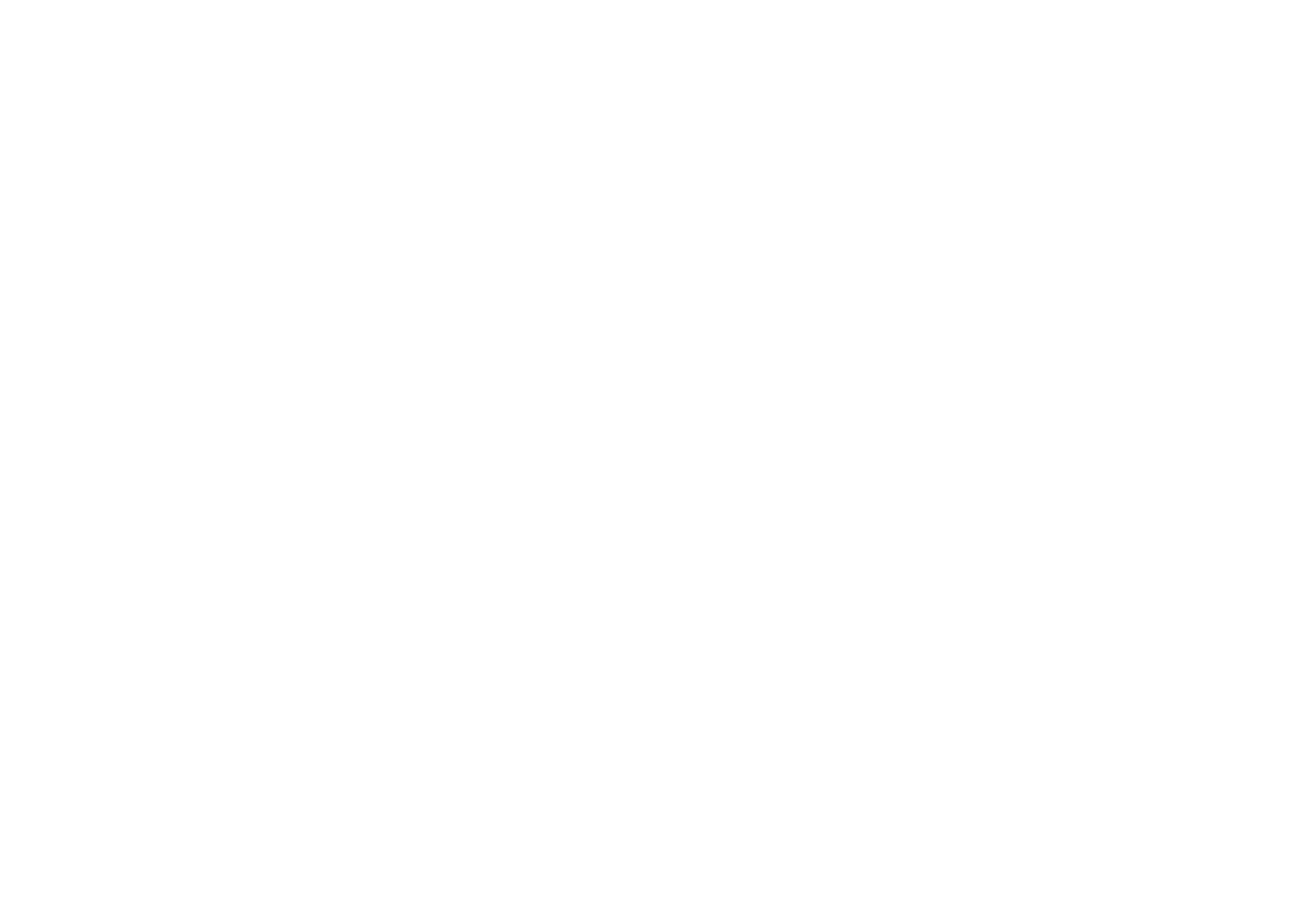# **Contents**

| <b>JOHN AFRICA'S ORGANIZATION</b>            | 7  |
|----------------------------------------------|----|
| <b>Community Involvement</b>                 | 9  |
| <b>Public Appearances and Media Coverage</b> | 11 |
| <b>Frank Rizzo and The Police</b>            | 13 |
| <b>Police Brutality</b>                      | 15 |
| <b>MOVE Baby Murdered</b>                    | 17 |
| <b>Beating The Courts</b>                    | 19 |
| <b>THE SET-UP</b>                            | 21 |
| May 20, 1977 Demonstration                   | 23 |
| Standoff                                     | 25 |
| Murder trial                                 | 33 |
| 30 To 100 Year Sentences                     | 35 |
| <b>Outwitting The Feds</b>                   | 37 |
| <b>Seeking Justice</b>                       | 39 |
| Mumia Abu-Jamal - Part 1                     | 41 |

3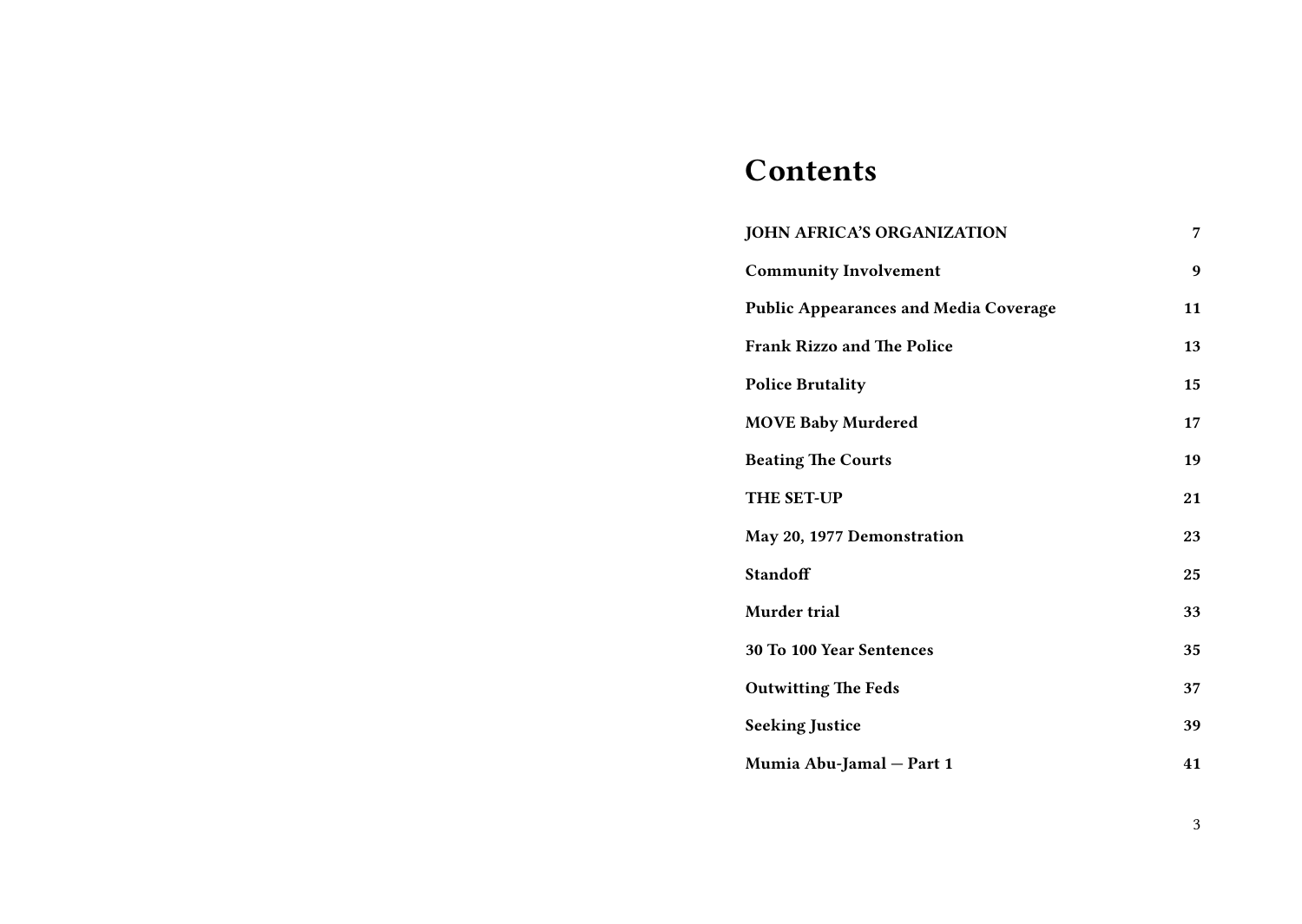#### **Osage Avenue 43**

- **The City turns A Deaf Ear 45**
- **May 13, 1985 Bombing and Fire 47**
- **Murder in the Alley 49**
- **Blaming The Victim 51**
- **Prisons 53**
- **Coming Home 55**
- **Old Faces in New Places 57**
- **Mumia Abu-Jamal Part 2 59**
- **P.C.R.A. Appeals 61**
- **Staying On The MOVE 63**
- **Modern justice in the Birthplace of the Constitution 65**
- **MOVE: Belief & Practice 67** Our Religion — life . . . . . . . . . . . . . . . . . . . . . . 67 NATURAL LAW . . . . . . . . . . . . . . . . . . . . . . . 67 Self defense . . . . . . . . . . . . . . . . . . . . . . . . . . 68 Right and wrong  $\ldots \ldots \ldots \ldots \ldots \ldots \ldots \ldots \ldots$  68 The System . . . . . . . . . . . . . . . . . . . . . . . . . . 68  $\text{MOVE}$ 's Work  $\ldots \ldots \ldots \ldots \ldots \ldots \ldots$ Being a Revolutionary . . . . . . . . . . . . . . . . . . . . 70 PERSECUTION . . . . . . . . . . . . . . . . . . . . . . . . 70 The Duration of the Struggle . . . . . . . . . . . . . . . . 70 LEADERS . . . . . . . . . . . . . . . . . . . . . . . . . . . 71 Living As A Revolutionary Family . . . . . . . . . . . . . 71

| <b>Caring for Life</b> |  |  |
|------------------------|--|--|
|------------------------|--|--|

To keep ourselves healthy and strong, we rely on plenty of exercise as well as good hard physical labor. Scrubbing floors. sweeping walks and running dogs are daily tasks. Maintaining the hundreds of pounds of food we keep stocked is a big job, too. We have seeds for the birds, nuts for the squirrels, raw meat for the dogs and cats, and fruits and vegetables for the people. We love all life. It is tremendously upsetting for us to see someone mistreat an animal and we will take immediate action to stop anyone from beating a dog, throwing stones at birds, or causing similar impositions on innocent life.

#### **The Name MOVE**

The word MOVE is not an acronym. It means exactly what it says. MOVE, work, generate, be active. Everything that's alive moves. If it didn't, it would be stagnant, dead. Movement is the principle of life. And because MOVE's belief is life, our founder, JOHN Africa, gave us the name "MOVE". When we greet other, we say "ON THE MOVE!"

"THE POWER OF TRUTH IS FINAL"

— JOHN AFRICA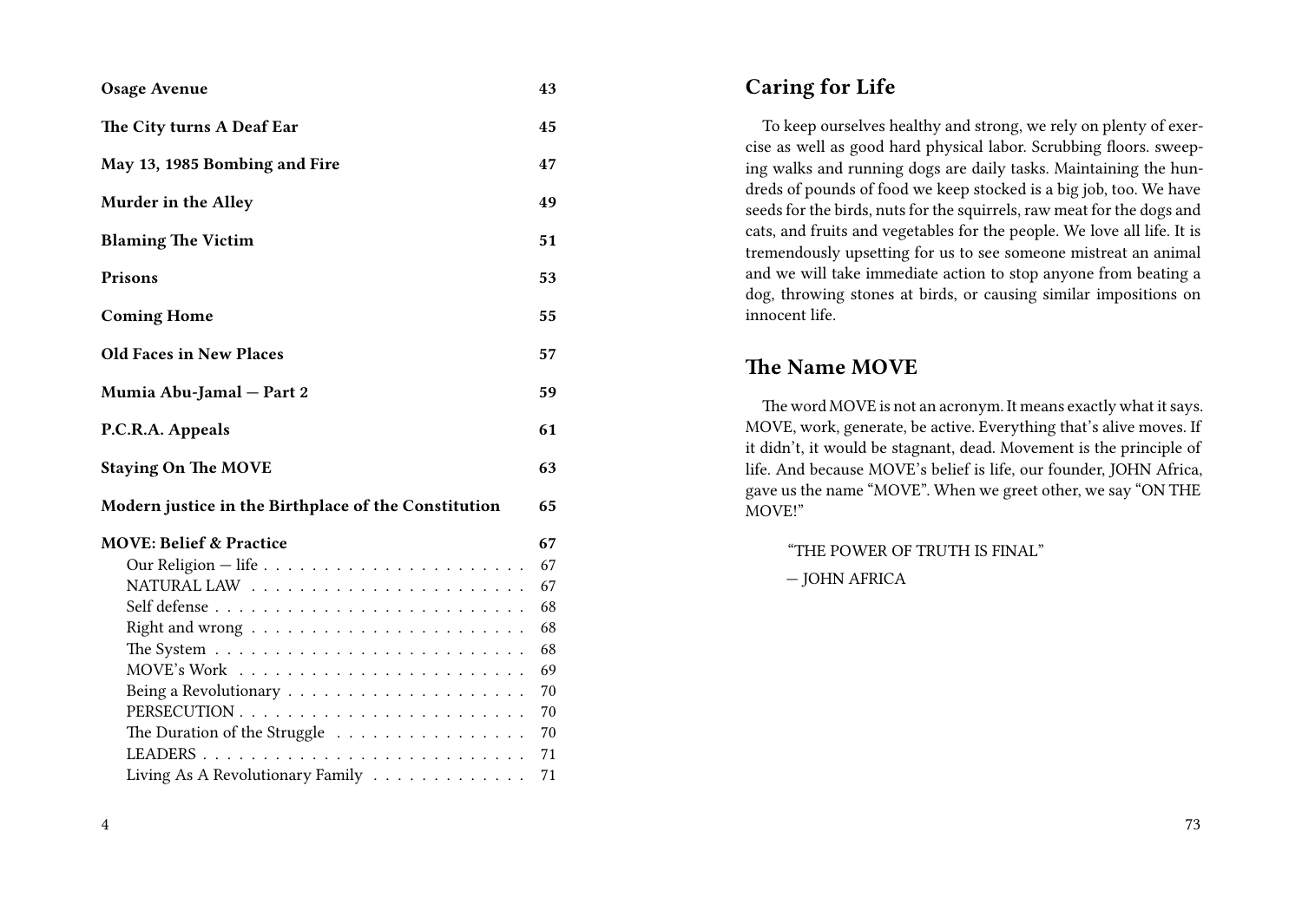school for the system's brainwashing and indoctrination. We stay close to our children and they stay close to us.

#### **Appearance**

Our hair is left the way nature intended, uncombed and uncut. Though we don't favor using the system's chemicals, cosmetics, and disposable conveniences, we do spend a good deal of time keeping ourselves and our surroundings clean and tidy. We dress functionally, in clothing that doesn't interfere with our active lives.

#### **Raw Food and Distortion**

The diet JOHN AFRICA gave us consists of fresh raw food. We always keep plenty of wholesome raw food on hand and eat whenever our bodies tell us to, not according to artificial meal-time standards. We make sure no one around us goes hungry, because we know that good food is an essential requirement of life. We acknowledge that some of us were raised on the system's food, or "distortion" as we call it. Doing the work we do can also put us under a lot of pressure when parent and child or husband and wife are separated by the system's oppression. So it is not uncommon to see some of us eating cooked food on occasion. However, you will never see a committed MOVE: member use drugs, cigarettes or alcohol. The hundreds of miles that the system has placed between us and some of our brothers and sisters in distant prisons has also forced us to use cars to maintain the close contact our family is used to. But we look forward to the day when we can live together the way we want to, without the need for air polluting technology.

| The Name MOVE $\ldots \ldots \ldots \ldots \ldots \ldots \ldots \ldots$ 73 |
|----------------------------------------------------------------------------|
|                                                                            |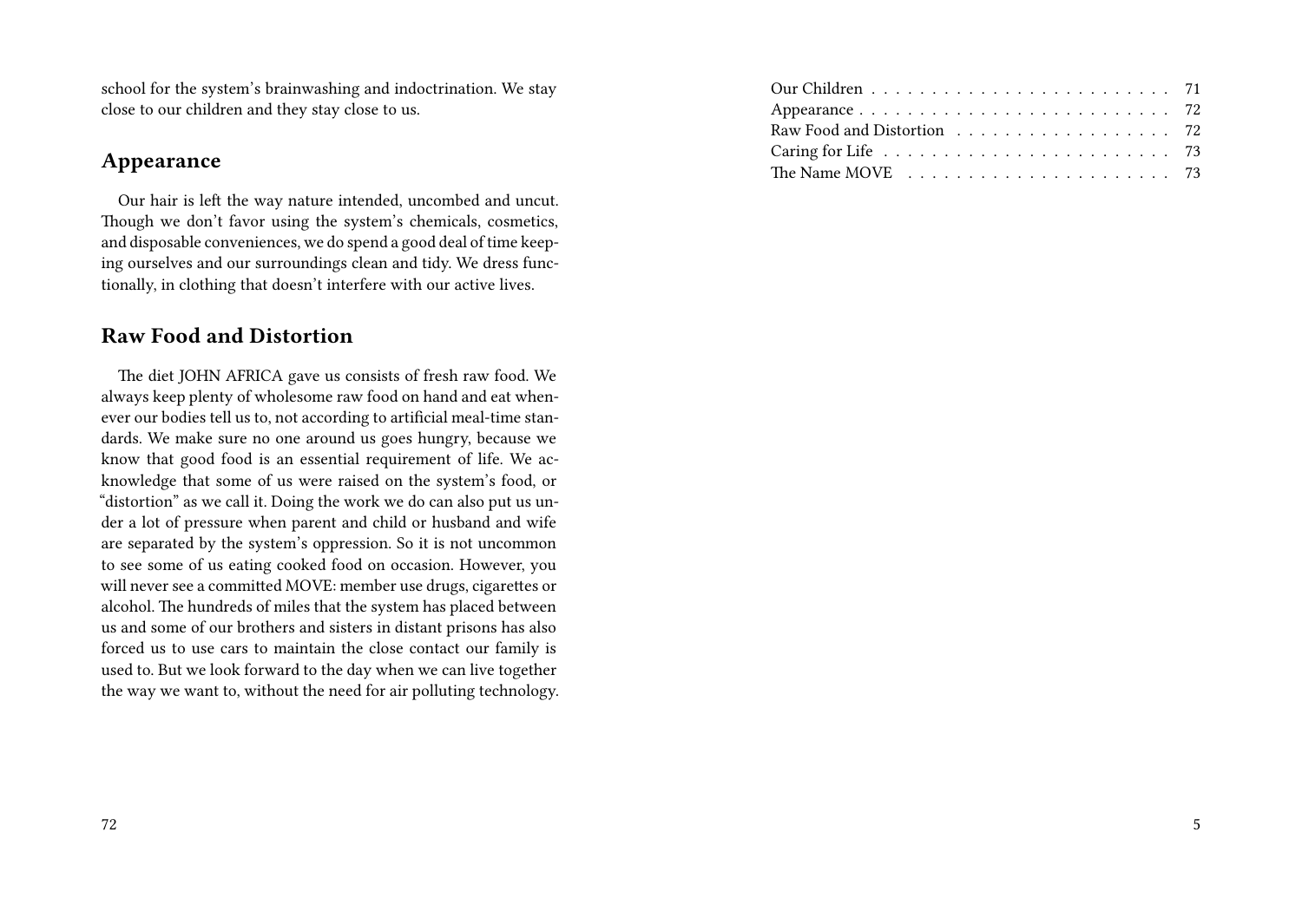somewhere. JOHN AFRICA began that process through the MOVE Organization. LONG LIVE JOHN AFRICA!

#### **LEADERS**

Our organization was founded by JOHN AFRICA, however, he is not our leader. JOHN AFRICA has equipped each of us with the wisdom, strength and understanding to lead ourselves. Using the strategy of JOHN AFRICA, we know we can't fail. Everything that happens to us happens a certain way, because its supposed to.

#### **Living As A Revolutionary Family**

All committed MOVE members take the last name 'Africa' out of reverence for out founder JOHN AFRICA, and to show that we are family, a unified body moving in one direction. We have black, White and Puerto Rican members from upper and lower class backgrounds, both college and street (mis)educated. While we do not need the system's legal institution of marriage, we do adhere to the natural law that requires one male and one female to mate and produce new life. We are monogamous. JOHN AFRICA taught us that childbearing is a natural, instinctive function of a mother and requires no drugs or hospital stays.

#### **Our Children**

We dearly love our children. We protect them and watch over them so they will become healthier and stronger than we ourselves. We are all one family and all the adults help to look after the kids. We don't punish them through beatings or physical abuse. If they do something wrong, the whole family takes part in giving them direction and showing them what's right. We don't send them off to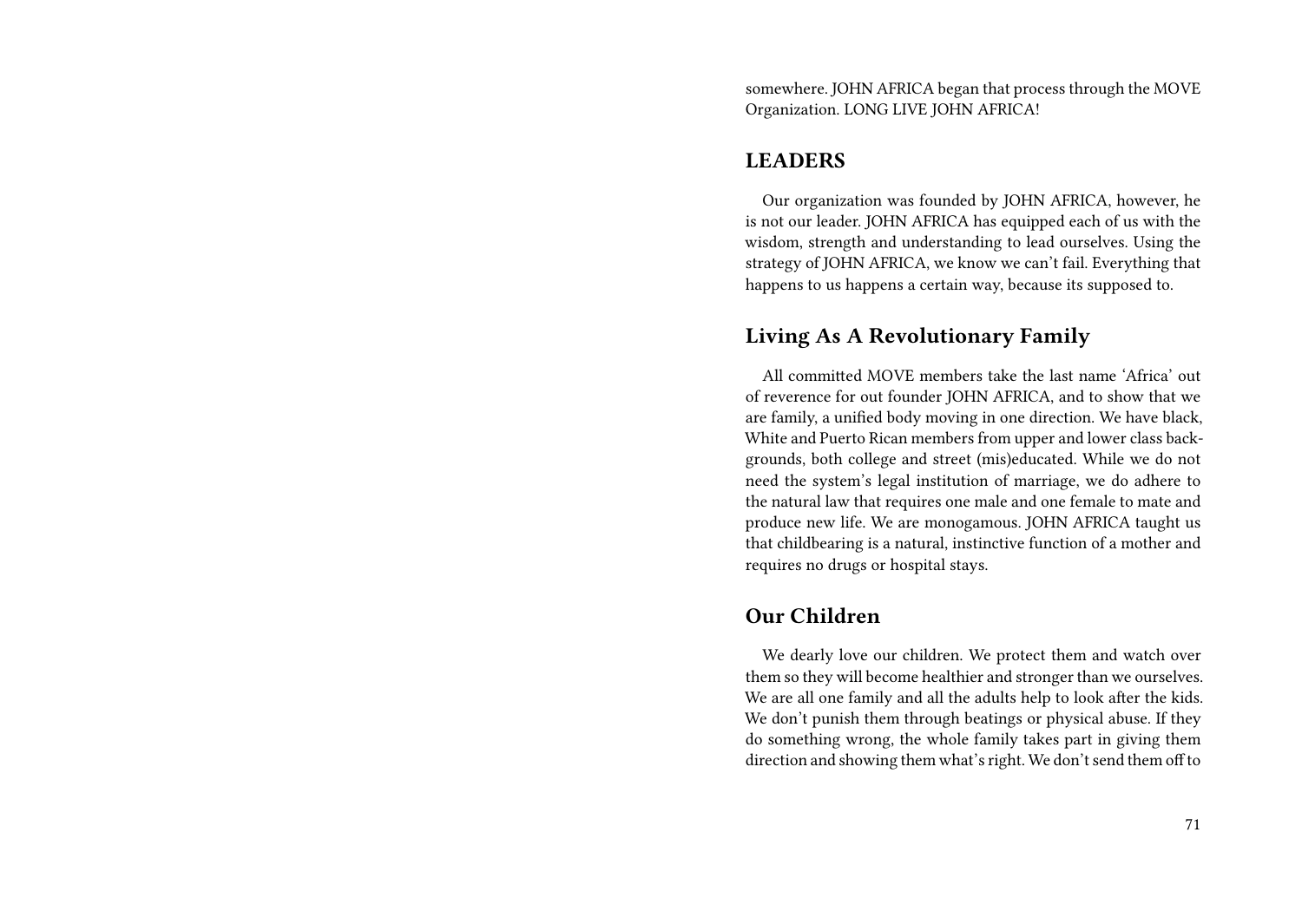#### **Being a Revolutionary**

Revolution starts with the individual. It starts with a person making a personal commitment to do what's right. You can't turn someone into a revolutionary by making them chant slogans or wave guns. To understand revolution you must be sound. Revolution is not imposed upon another, it is kindled within them. A person can talk about revolution, but if they are still worshiping money or putting drugs into their bodies, or beating their mate, they obviously haven't committed themselves to doing what's right. Revolution is not a philosophy, it is an activity.

#### **PERSECUTION**

We are a deeply religious organization. We know that the current political system resents our clean, righteous example and wants to stop us from exposing their corruption, even if they have to kill us. Just as Jesus was labeled a radical and persecuted to death by the politicians of his day for what he said, we know how threatening our message is to those in power and why they come down so hard on us. We expect it and we are prepared for it.

#### **The Duration of the Struggle**

We don't measure our success with reference to a calendar. As long as we do what's right, the only way things can turn out is right, regardless of time. We are not anxious or impatient and we will not compromise our principles for quick, temporary results. We don't necessarily expect to see a dramatic change in this system in our lifetime or our children's lifetime. We know that many hundreds of years til degeneration and imposition will take many hundreds of years to correct, but the initial turning of the tide has to start

# **JOHN AFRICA'S ORGANIZATION**

The MOVE Organization surfaced in Philadelphia during the early 1970s. Characterized by dreadlock hair, the adopted surname "Africa," a principled unity, and an uncompromising commitment to their belief, members practiced the teachings of MOVE founder JOHN AFRICA.

MOVE'S WORK IS TO STOP INDUSTRY FROM POISONING THE AIR, THE WATER, THE SOIL, AND TO PUT AN END TO THE ENSLAVEMENT OF LIFE — PEOPLE, ANIMALS, ANY FORM OF LIFE. THE PURPOSE OF JOHN AFRICA'S REVOLUTION IS TO SHOW PEOPLE HOW CORRUPT, ROTTEN, CRIMINALITY ENSLAVING THIS SYSTEM IS. SHOW PEOPLE THROUGH JOHN AFRICA'S TEACHING, THE TRUTH, THAT THIS SYSTEM IS THE CAUSE OP ALL THEIR PROBLEMS (ALCOHOLISM, DRUG ADDICTION, UNEMPLOYMENT, WIFE ABUSE, CHILD PORNOGRAPHY, EVERY PROBLEM IN THE WORLD) AND TO SET THE EXAMPLE OF REVOLUTION FOR PEOPLE TO FOLLOW WHEN THEY REALIZE HOW THEY'VE BEEN OPPRESSED, REPRESSED, DUPED, TRICKED BY THIS SYSTEM, THIS GOVERNMENT AND SEE THE NEED TO RID THEMSELVES OF THIS CANCEROUS SYSTEM AS MOVE DOES.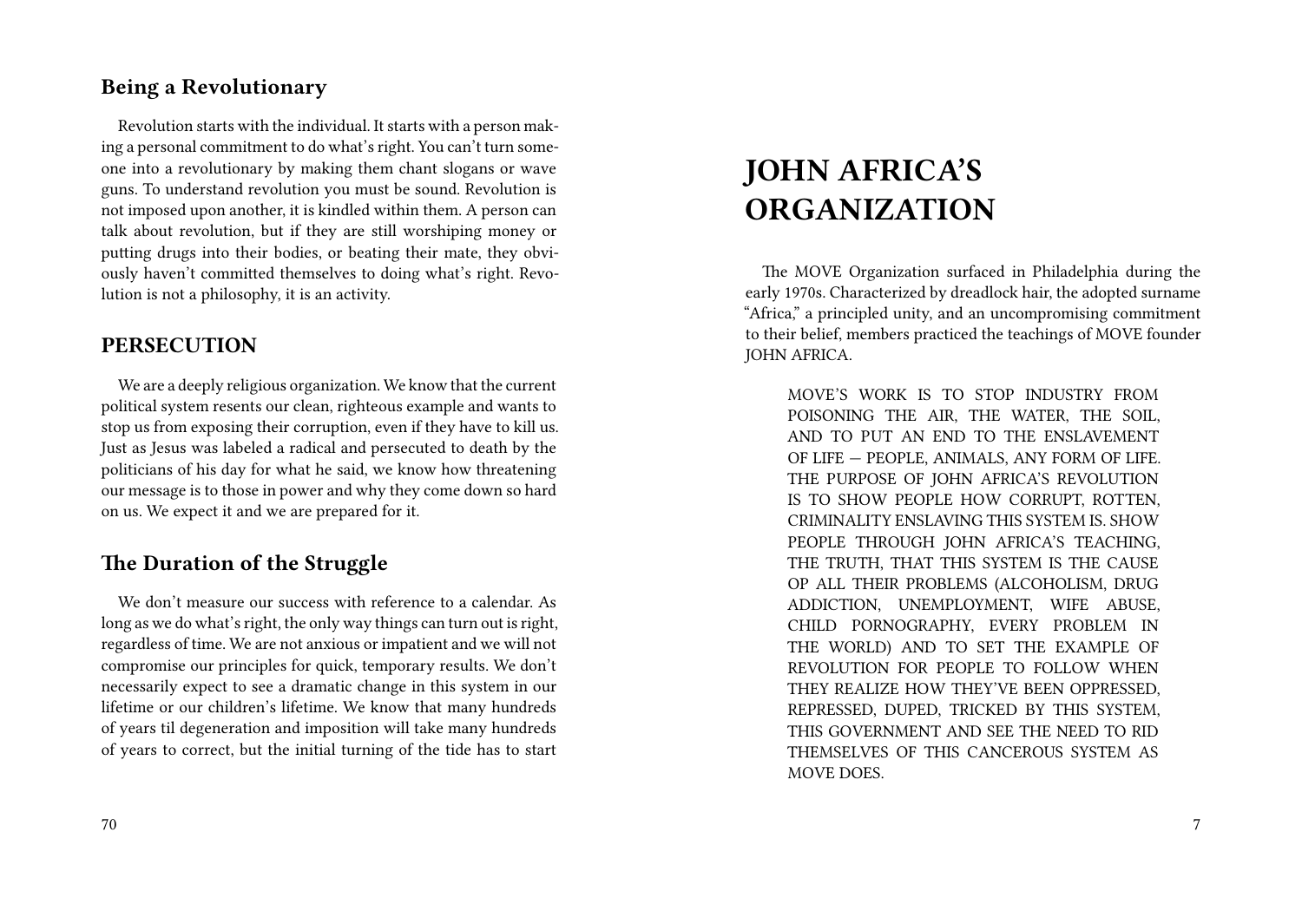MOVE

" …all experience hath shown, that mankind are more disposed to suffer, while evils are sufferable, than to right themselves by abolishing the forms to which they are accustomed But when a long train of abuses and usurpations, pursuing invariably the same object, evinces a design to reduce them under absolute despotism, it is their right, it is their duty, to throw off such government and to provide new guards for their future security."

United States Declaration of Independence

wealth a priority over Life. Marvels of science and technological so called advancements all stem from the system's greed for money and disrespect for life. But a person who is suffocating or drowning doesn't call out for diamonds, gold or wads of money. Each person will do a11 in their power for a breath of air, because is a necessity and money is worthless. Over the last century, industry has raped the earth of countless tons of minerals, bled billions of gallons of oil from the ground, and enslaved millions of people to manufacture cars, trucks, planes and trains that further pollute the air with their use. And because of the billions of dollars in profits to be made, the system will favor artificial transportation over the legs and feet Mama gave us to Walk and run with. Big business and industry are responsible for the mass production and mass manufacturing of cigarettes, alcohol, and drugs, which are used to extract further profits from people while keeping them sick and addicted. Politicians are put in place to legalize, endorse and protect industry and big business, therefore we don't believe in politics at all.

#### **MOVE's Work**

MOVE's work is revolution. JOHN AFRICA's revolution, a revolution to stop man's system from imposing on life, to stop industry from poisoning the air, water and soil and to put an end to the enslavement of all life. Our work is to show people how rotten and enslaving this system is and that the system is the cause of homelessness, unemployment, drug addiction, alcoholism, racism, domestic abuse, AIDS, crime, war, all the problems of the world. We are working to demonstrate that people not only can fight this system, they must fight this system if they ever want to free themselves from endless suffering and oppression.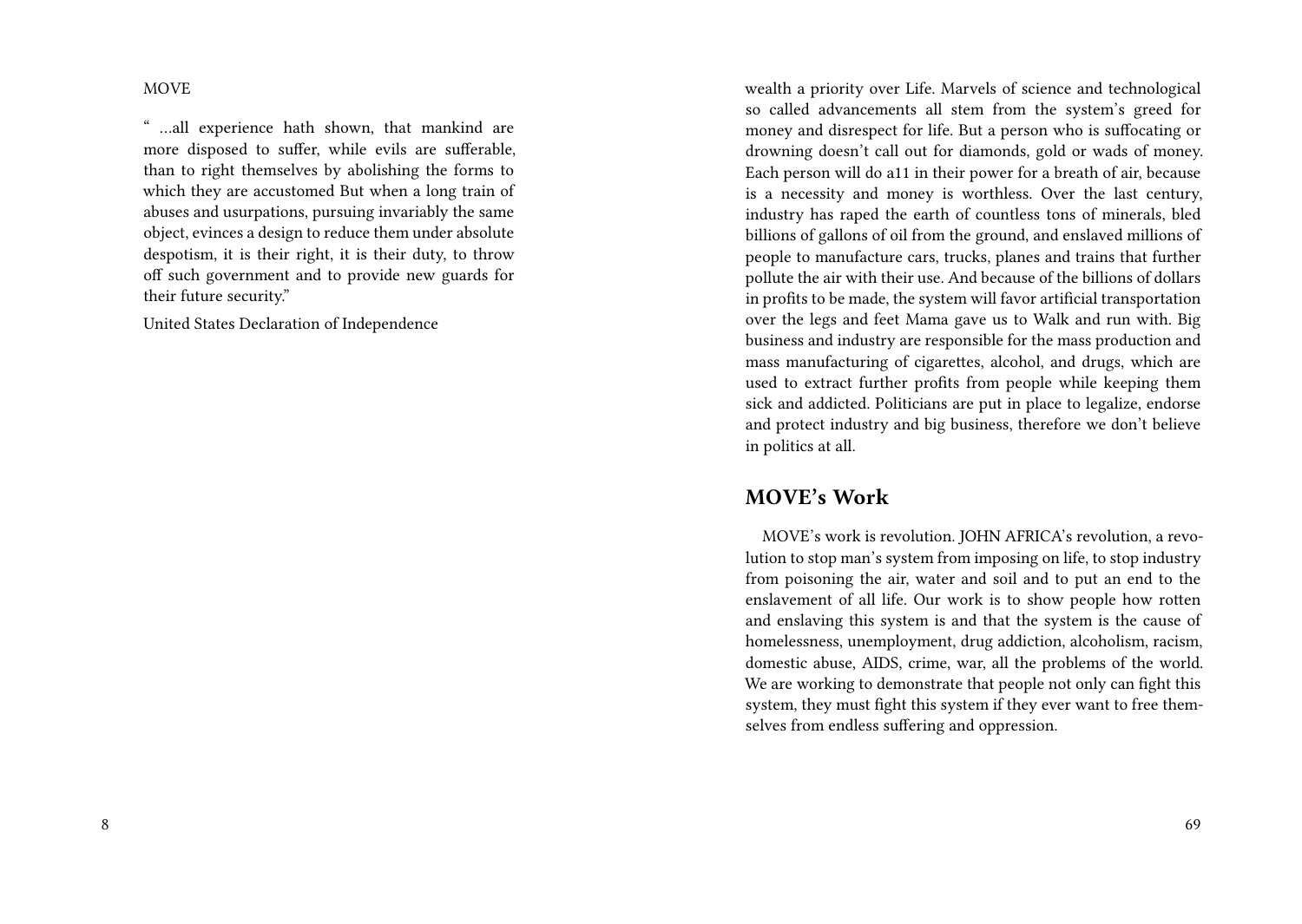same and always has. Man's laws require police, sheriffs, armies, and courts to enforce them, and lawyers to explain them. True law is self explanatory and self enforcing. In the undisturbed jungles, oceans and deserts of the world, there are no courtrooms or jails. The animals and plants don't need them. No living being has to consult a law book to be able to know if they have to cough, sneeze or urinate. Natural law says that when you see something getting too close to your eye, you will blink, whether you are a German shepherd or a Supreme Court Justice.

#### **Self defense**

All living things instinctively defend themselves. This is a Godgiven right of all life. If a man goes into a bears cave, he violates and threatens the bears place of security. The bear will defend his home by instinctively fighting off the man and eliminating him. The bear is not wrong, because self defense is right.

#### **Right and wrong**

The fact that something is legal under the system's laws, doesn't make it right. Slavery was legal. Killing Native Americans and stealing their land was all done legally. JOHN AFRICA taught us that what is right applies equally, across the board. If something is right, it's right for all of life, with no separations.

#### **The System**

We don't believe in this reform world system — the government, the military, industry and big business. They have historically abused, raped and bartered Life for the sake of money. These rulers and policy-makers don't care who they kill, enslave, cripple, poison or disease in their quest for money. They have made material

### **Community Involvement**

During the early 1970's MOVE was based in the Powrlion Village section of West Philadelphia. Members valued the personal discipline and physical strength derived from hard manual labor, and maintained a hefty work schedule of daily activities such as exercising, scrubbing floors, running dogs, chopping fire wood, shoveling snow, sweeping the street, etc.

Demonstrating their reverence for all forms of life. MOVE looked after neighbors' pets, helped homeless people find places to live, assisted the elderly with home repairs, intervened in violence between local gangs and college fraternities, and helped incarcerated offenders meet parole requirements through a rehabilitation program. After adopting MOVE'S way of natural living, many individuals overcame past problems of drug addiction, physical disabilities, infertility and alcoholism.

MOVE purchased a large Victorian house at 309 North 33rd Street, which became then headquarters. One of MOVES fundraising activities was a very popular car wash at this location. At regular study sessions for people interested in the teachings of JOHN AFRICA, MOVE welcomed dissenting views as an opportunity to showcase their belief and sharpen their oratorical skills, which they knew would be tested in their revolutionary struggle.

"IT IS THE POSITION OF MOVE TO CONFRONT ANY SPEAKER, SO-CALLED INFORMED PERSON-ALITIES, ALLEGED LEADERS WHO SAY THEY HAVE ANSWERS TO THE VERY SERIOUS PROB-LEMS OF PEOFE, AND DEMAND THAT THEY SUB-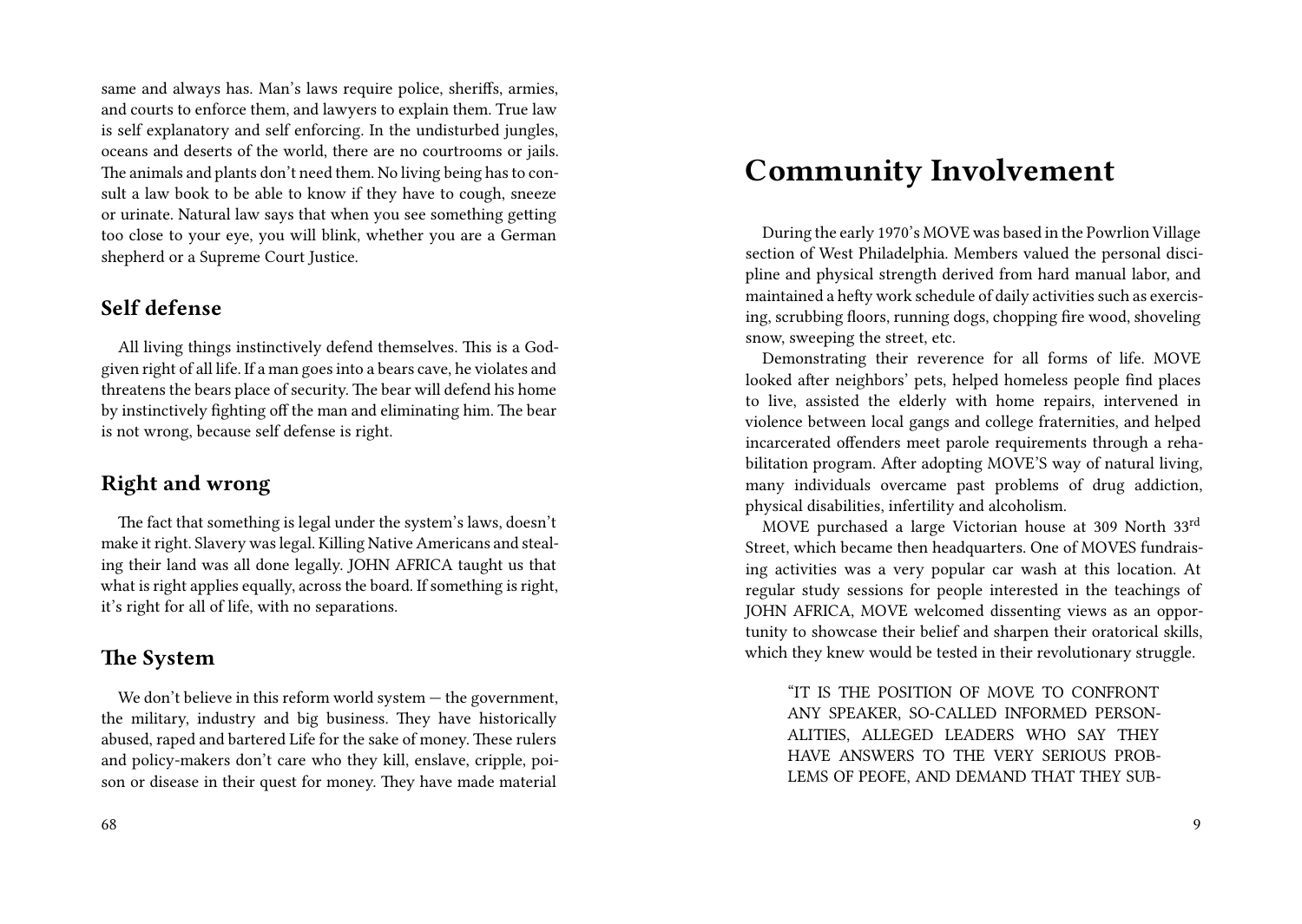STANTIATE, QUALIFY WHAT THEY ARE SAYING OR STOP MISLEADING PEOPLE. INFORMATION IS IN THE ABILITY TO INFORM, AND WHEN YOU HAVE NO INFORMATION TO GIVE, YOU CAN ONLY MISINFORM, THIS IS THE STATED POLICY OF MOVE. TO STAMP OUT MISINFORMATION. FOR WHEN YOU DO NOT HAVE A SOLUTION, ALL YOU CAN OFFER IS THE PROBLEM."

MOVE

### **MOVE: Belief & Practice**

The MOVE Organization is a family of strong, serious, deeply committed revolutionaries founded by a wise, perceptive, strategically minded Black man named JOHN AFRICA. The principle of our belief is explained in a collection of writings we call "The Guidelines," authored by JOHN AFRICA. To honor our beloved founder, and acknowledge the wisdom and strength he has given us, we say "LONG LIVE JOHN AFRICA"

#### **Our Religion — life**

JOHN AFRICA taught us that Life is the priority. Nothing is more important or as important as Life, the force that keeps us alive. All life conies from one source, from God, Mom Nature, Mama. Each individual life is dependent on every other life, and all life has a purpose, so all living things, things that move, are equally important, whether they are human beings, dogs, birds, fish, trees, ants, weeds, rivers, wind or rain. To stay healthy and strong, life must have clean air, clear water, and pure food. If deprived of these things, life will cycle to the next level, or as the system says "die."

#### **NATURAL LAW**

We believe in natural law, the government of self. Man-made laws are not really laws, because they don't apply equally to everyone and they contain exceptions and loopholes. Man-made laws are constantly being amended or repealed. Natural law stays the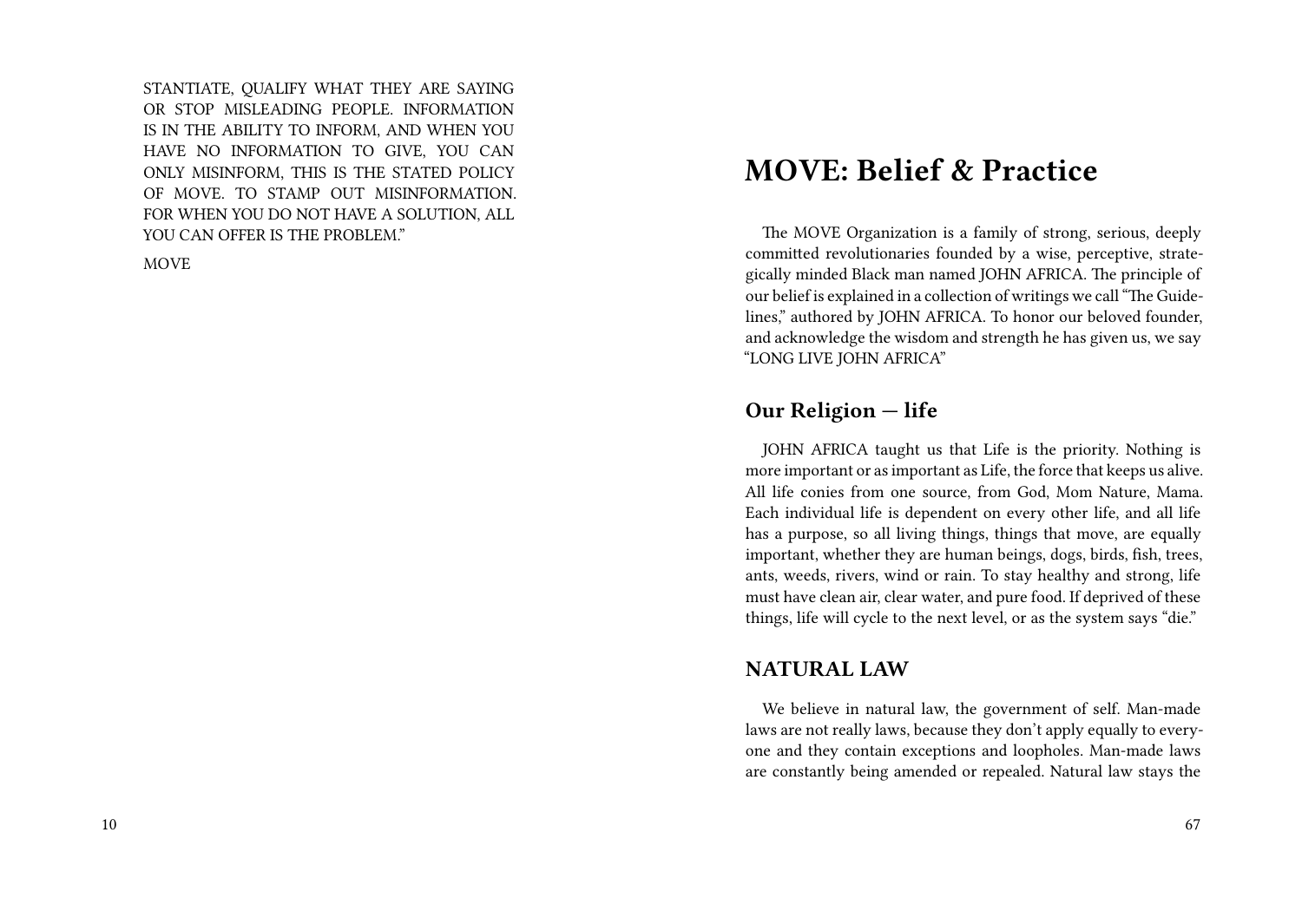|                                  | TIME SPENT IN<br><b>JAIL (SO FAR)</b> | <b>MURDERS COM-</b><br><b>MITTED</b> |
|----------------------------------|---------------------------------------|--------------------------------------|
| <b>GOVERNMENT:</b>               |                                       |                                      |
| Philadelphia Police              |                                       |                                      |
| Philadelphia                     |                                       |                                      |
| Sheriffs                         |                                       |                                      |
| Judge<br>Edward                  | $\mathbf{0}$                          |                                      |
| <b>Blake</b>                     |                                       |                                      |
| $\theta$                         |                                       |                                      |
| $\mathbf{0}$                     | 1 baby and 4 mis-                     |                                      |
|                                  | carriages                             |                                      |
| Judge Paul Ribner                |                                       |                                      |
| DA Ed Rendell                    |                                       |                                      |
| Judge Fred DiBona                |                                       |                                      |
| Mayor Frank Rizzo                |                                       |                                      |
| Police Chief Joseph              |                                       |                                      |
| O'Neill                          |                                       |                                      |
| 33 <sup>rd</sup><br>Police<br>on | $\theta$                              |                                      |
| Street, August 8 <sup>th</sup>   |                                       |                                      |
| $\theta$                         |                                       |                                      |
| 0                                |                                       |                                      |
| 0                                |                                       |                                      |
| 0                                | 1 officer                             |                                      |
| $\theta$<br>Wilson               |                                       |                                      |
| Mayor<br>Goode                   |                                       |                                      |
| Managing Director                |                                       |                                      |
| Leo Brooks                       |                                       |                                      |
| Police Chief Gre-                |                                       |                                      |
| gore Sambor                      |                                       |                                      |
| Fire Chief William               |                                       |                                      |
| Richmond                         |                                       |                                      |
| Lt. Frank Powell                 |                                       |                                      |
| William<br>Officer               |                                       |                                      |
| Klein                            |                                       |                                      |
| 6Police on Osage Av-             |                                       |                                      |
| enue, May 13 <sup>th</sup>       |                                       |                                      |
| FBI and ATF agents               | $\theta$                              |                                      |
| $\boldsymbol{0}$                 |                                       |                                      |
| $\boldsymbol{0}$                 |                                       |                                      |

0

# **Public Appearances and Media Coverage**

MOVE began attending public appearances of such noted personalities as Jane Florida, Dick Gregory, Alan Watts, Roy Wilkins, Julian Bond, Richie Havens. Walter Mondale, Buckminster Fuller, Maharishi Mahesh Yogi, Caesar Chavez, and Russel Means. When questions were taken from the audience, MOVE challenged the speakers. Many were receptive, some were hostile, but none could refute JOHN AFRICA's wisdom.

To expose injustice, oppression and disrespect for Life, MOVE used strategized profanity and non violent protest in demonstrations at zoos, pet shops, political rallies, public forums and media offices. By 1974, MOVE was appearing in public with increasing frequency protesting the abuse of Life in any form.

IF OUR PROFANITY OFFENDS YOU. LOOK AROUND YOU AND SEE HOW DESTRUCTIVELY SOCIETY IS PROFANING ITSELF. IT IS THE RAPE OF THE LAND, THE POLLUTION OF THE ENVIRONMENT, THE BE-TRAYAL AND SUFFERING OF THE MASSES BY COR-RUPT GOVERNMENT THAT IS THE REAL OBSCEN-ITY.

#### MOVE

The mainstream media began a long history of inaccurate, distorted and misdirected coverage. MOVE's unique appearance, alarming profanity and unconventional behavior got prominent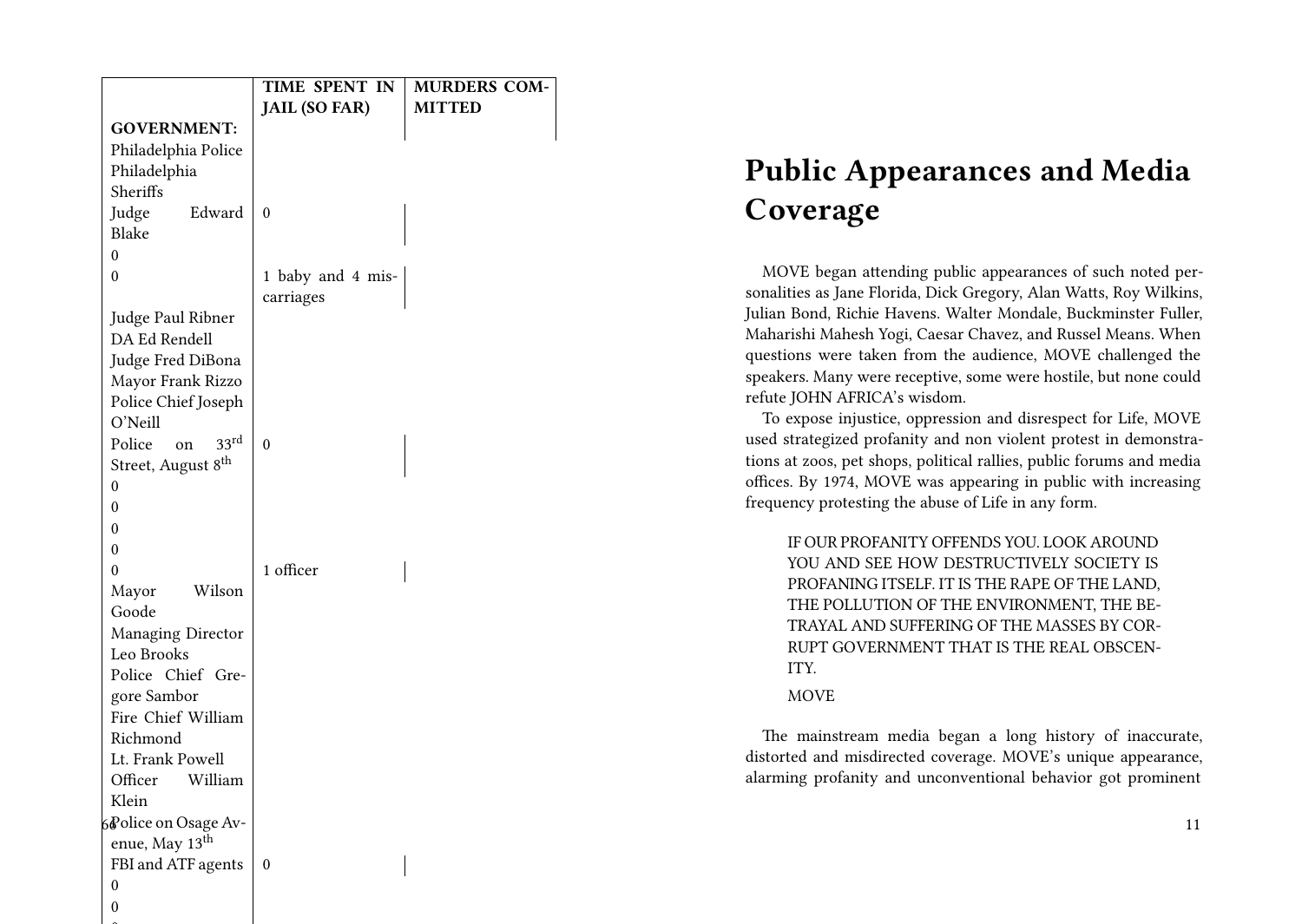attention, but their penetrating analysis and proposed solutions were largely ignored as were their extensive community assistance efforts. While those who actually met MOVE members could see their remarkable strength and health, dehumanizing news accounts perpetuated the falsehood that members never bathed and were unhealthy. Protests of unfair coverage by the Black-owned *Philadelphia Tribune* were resolved when the editors agreed to run a column entitled. "ON THE MOVE". Coordinated by JOHN AFRICA to be written by MOVE members, the feature ran for about a year, starting in June of 1975.

**Modern justice in the Birthplace of the Constitution**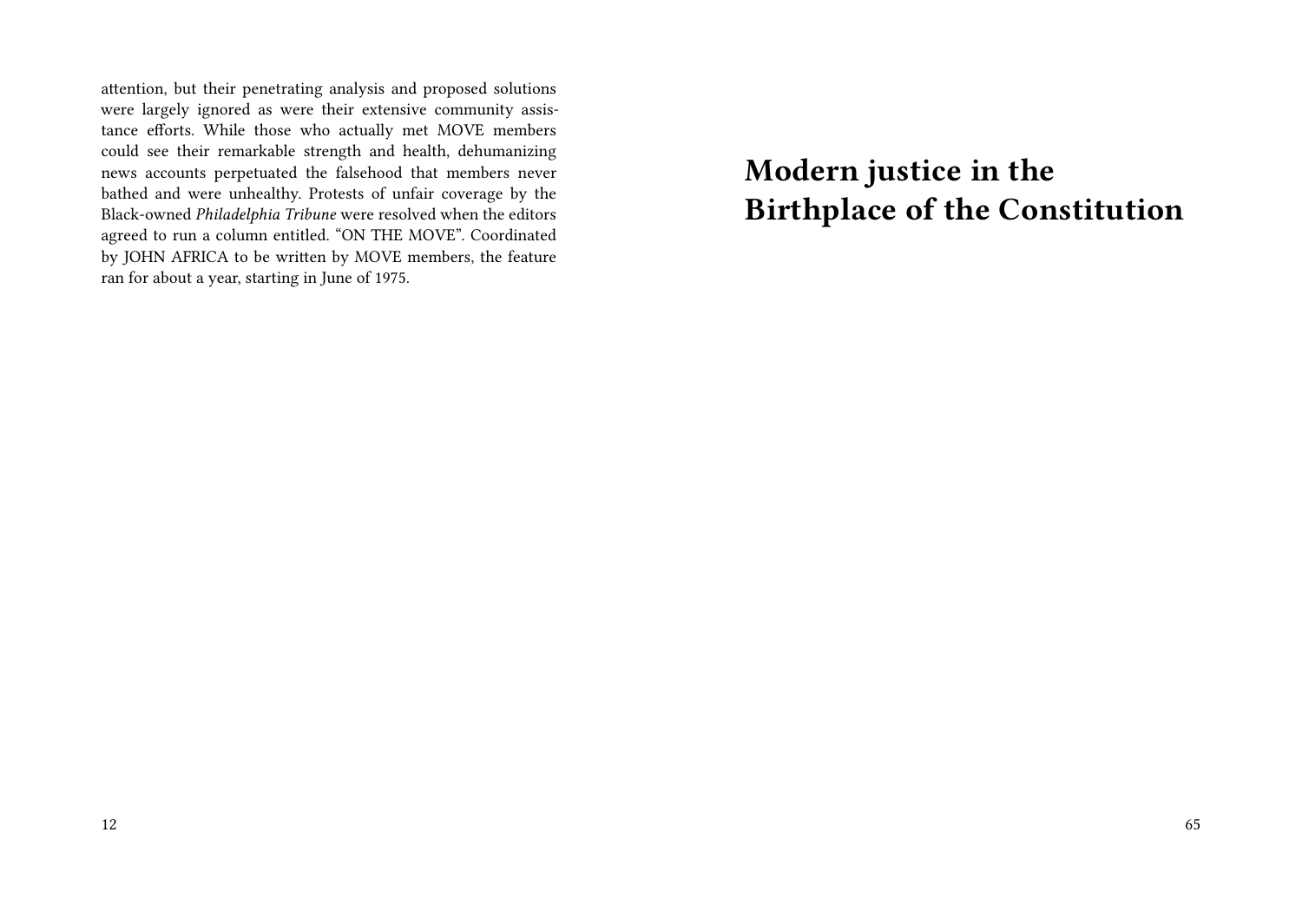respond in kind. Whether the weapons used to attack them are fists, clubs, guns, bombs, tear gas, tape recorders, cameras, fax machines, or lap tops, MOVE members will defend themselves masterfully with the strategy of JOHN AFRICA.

"THIS GOVERNMENT GONNA ALWAYS HAVE A PROBLEM 'TIL THEY LET OUR PEOPLE COME HOME. AND WE DON'T CARE HOW THESE OF-FICIALS DO IT, WHAT KIND OF FACE-SAVING EXCUSES OR SCAPEGOATING TACTICS THEY COME UP WITH TO COVER UP THE FACT THAT THEY'VE HAD NINE INNOCENT PEOPLE IN JAIL FOR OVER 17 YEARS, AND AN INNOCENT MAN ON DEATH ROW."

MOVE

### **Frank Rizzo and The Police**

Throughout the 1970k, Frank Rizzo was the premier figure in Philadelphia government, he started as a street cop and rose through the ranks, eventually serving as Police Commissioner from 1967–73. During this time, he gained notoriety for his "toughguy" law enforcement tactics and racist attitude. In Philadelphia'a Black ghettos, Rizzo's predominantly white police force was resented, feared and hated.

Capitalizing on his name recognition and tough-on-crime image, Rizzo mobilized sufficient voters to be elected mayor of the city for two terms from 1972 until 1980. Having built his career on opposing Black efforts to challenge the status quo, he ran the city with a prominent and heavy-handed police force that had a national reputation for brutality.

Philadelphia's overblown and unrestrained police department was a prime example of the type of injustice the system precipitated, so it was inevitable that MOVE would start to speak out against them. As with other issues, this was done using peaceful demonstrations. When MOVE successfully focused attention on police abuses, many community groups across the city sought MOVE assistance with similar demonstrations in their own neighborhoods. As a result of this activism, the police began a concerted campaign of harassment against MOVE, breaking up demonstrations by arresting MOVE members on disorderly conduct charges or violations of whatever local ordinances could be made to apply.

The fact that MOVE'S headquarters was located in an area of real estate speculation on the border of a university campus brought further legal entanglement. Beginning in 1975, the complaints of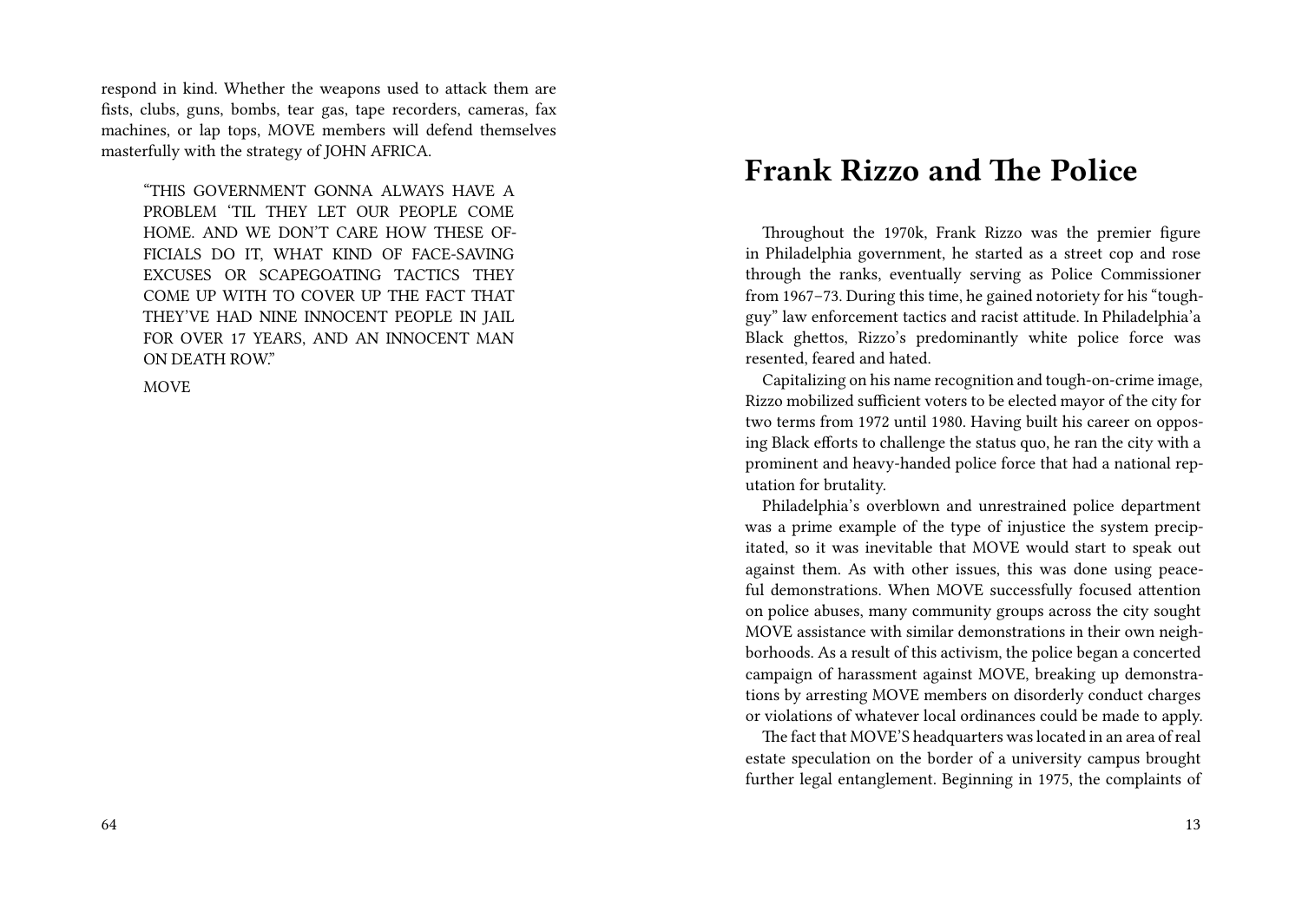some neighboring property owners led to involvement of the Department of Licenses and Inspections and ultimately a civil suit by the city against MOVE. On November 18, Judge, G. Fred DiBona, on of Rizzo's associates, ruled that city inspectors, with the assistance of the police could enter MOVE's house to inspect it, but the case dragged on through numerous continuances and an appeal by MOVE to the Pennsylvania Supreme Court.

### **Staying On The MOVE**

Many MOVE people who were children in 1978 now have children of their own making, the original MOVE members grandparents. Predictions of MOVE'S demise after May 13. 1985 were proved false by the organizations steady re-emergence as a visible, active entity. A quarter century since first appearing in Philadelphia, the MOVE Organization stays in touch with an international list oi contacts and maintains a full schedule of speaking engagements. Ramona Africa has been invited to speak at such respected institutions as Harvard University, thus fulfilling a decades-old prophecy of JOHN AFRICA. To satisfy an ever increasing demand for information about the organization Sue, Ramona and Carlos Africa embarked on a European speaking tour in February of 1996, with stops in London, Amsterdam, Brussels, and other cities. MOVE's activities continue at a vigorous clip and the ongoing struggle for Munia Abu-Jamal's freedom has become a major part of their work MOVE has also begun working in solidarity with support groups for all U.S. political prisoners including Leonard Peltier, Linda Evans, Mutulu Shakur, Geronimo ji Jaga, Marilyn Buck, Sundiata Acoli, and many others.

Government propaganda mischaracterizing MOVE as terrorists has occasionally led to speculation on the possibility of another violent confrontation. However, a factual review of past conflicts reveals that the ones to initiate violence have always been police, sheriffs, or other government agents. Invariably, MOVE's first stance in any conflict has been to put out information through demonstrations, protests, letters, interviews, etc. Only if the opposition chooses to react with less peaceful methods, will MOVE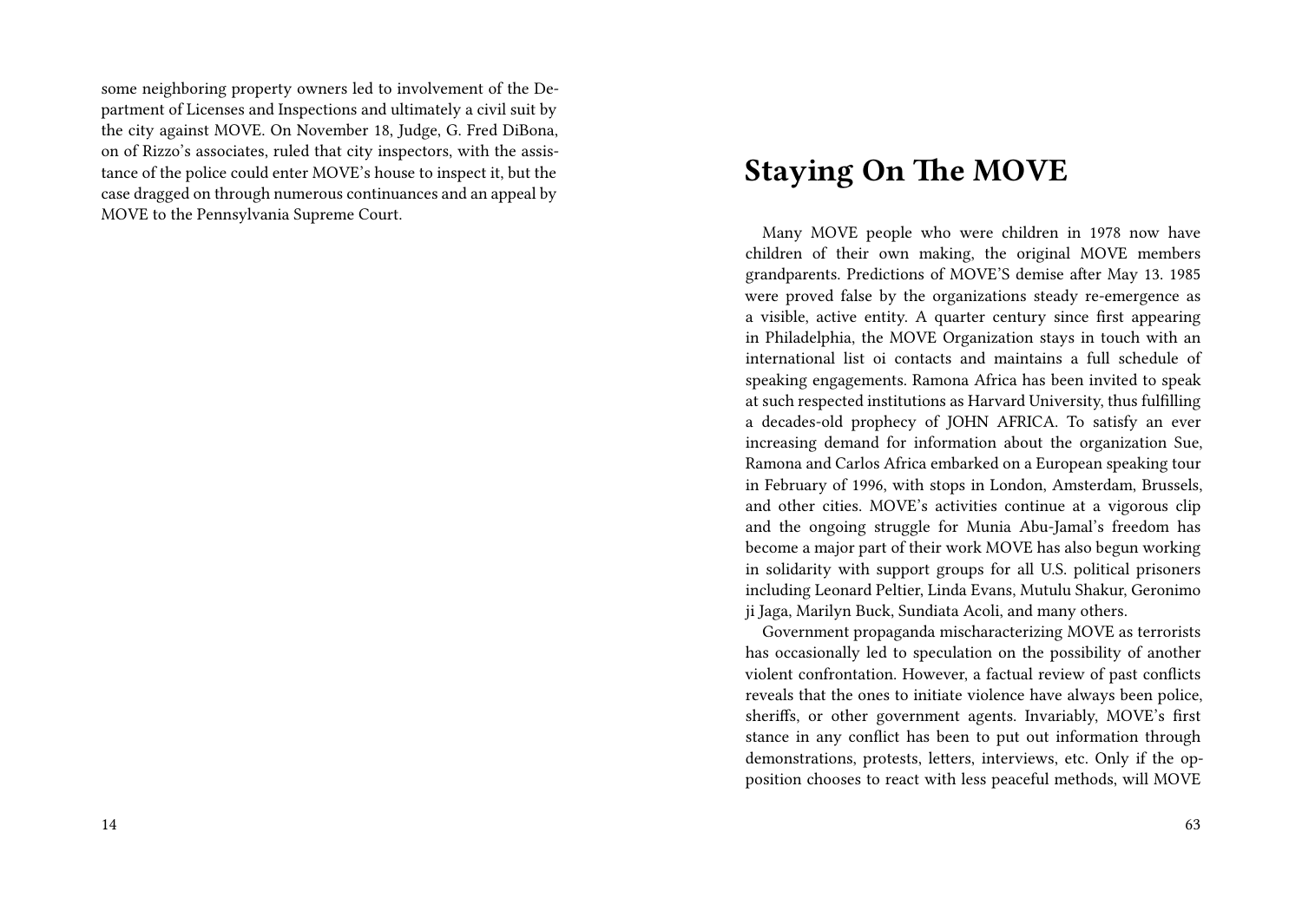could be fair to both sides, Sabo denied a motion to be recused and presided over the PCRA evidentiary hearing. Abandoning even the pretense of impartiality, Sabo attacked defense counsel, jailing one for attempting to enter into evidence a defense exhibit, and fining another \$1,000 for failing to move fast enough before the hearings were ended, even the major media editorials were acknowledging that Sabos injudicious and openly biased conduct made the proceedings a farce. In the fall of 1993, the case went to the State Supreme Court after Sabo refused to gram Mumia a new trial.

### **Police Brutality**

MOVE never let the threat of being taken to jail interfere with planned demonstrations. Only a pre-selected group, which excluded pregnant women and breast feeding mothers, would plan to get arrested if the cops started trouble. Yet events soon proved that police harassment was not limited to demonstrations alone.

Late in the evening of May 9, 1974 two pregnant MOVE women Janet and Leesing Africa were taking a short walk to the corner store to get something to eat. They were stopped and questioned by police officers who became abusive and skimmed Janet stomachfirst against a police car. The two were subjected to very rough handling and jailed overnight without food or water. Both women lost their babies due to miscarriages. MOVE immediately began demonstrating at the 18<sup>th</sup> District police station where the incident occurred.

By 1975, clashes between MOVE and the police readied increasingly brutal proportions, though the city denied its role in any abusive handling. Members at demonstrations were getting beaten bloody on a regular basis, yet MOVE's deep commitment only led to more determined protests On April 29. 1975 a MOVE demonstration against ill-treatment of jailed members at the police administration building led to several arrests. Alberta Africa, who was pregnant was dragged from a holding cell, held spread eagle by four officers and repeatedly kicked in the stomach and vagina by a matron named Robinson, suffering a miscarriage as a result.

Despite police violence against MOVE individuals who had not even been born many MOVE mothers did bear children, and did so naturally, without drugs or medical assistance, in accordance with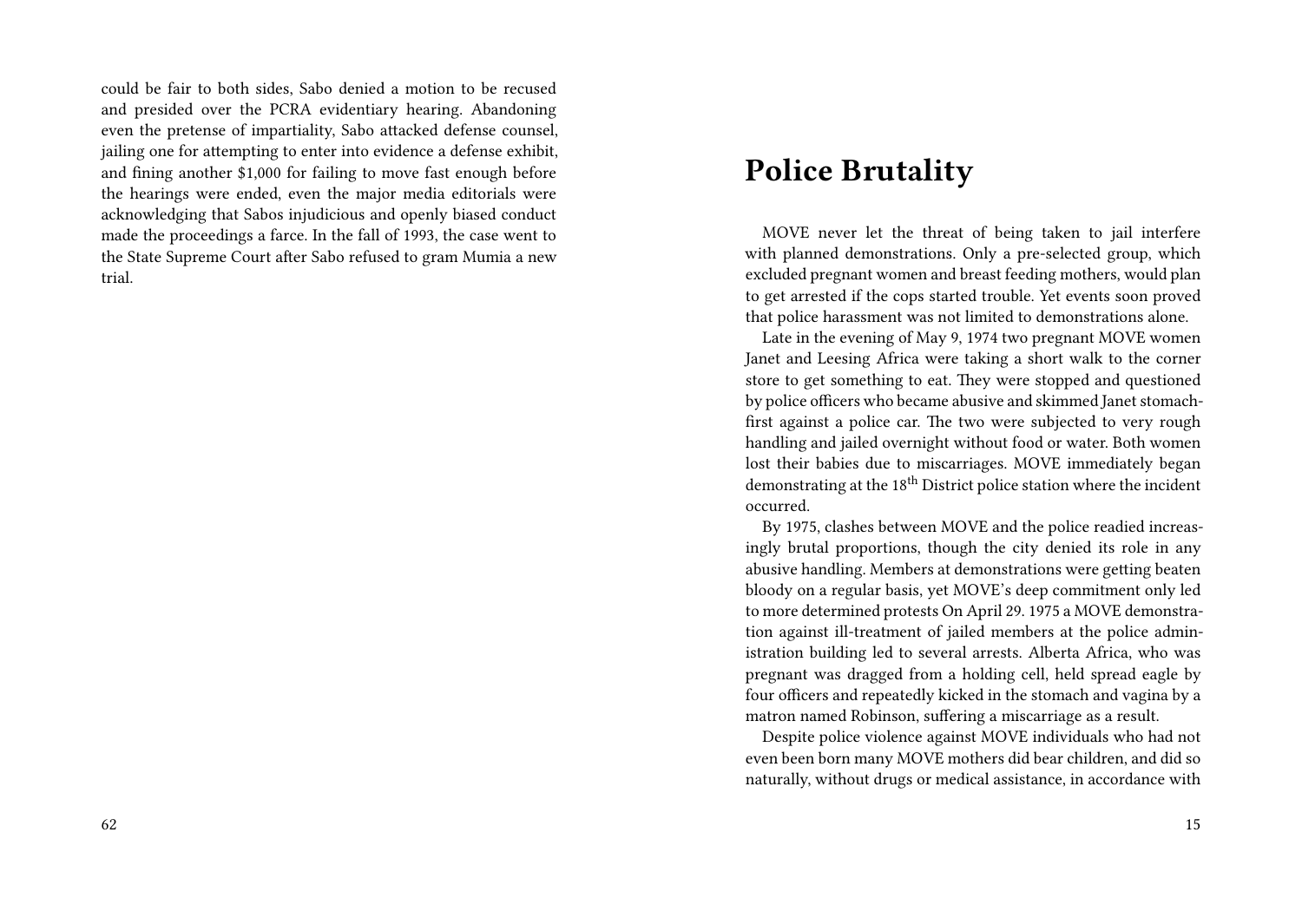JOHN AFRICA's teachings. Sue Africa, in spite of several police beatings throughout her pregnancy, had a son, Tomaso, born at the 33<sup>rd</sup> Street headquarters on August 4, 1975. Janine Africa's baby Life Africa was born March 8, 1976 but murdered by police less than a month later. (Tomaso was later murdered by the city May 13, 1985.)

### **P.C.R.A. Appeals**

Pennsylvania's Post-Convict ion Collateral Relief Act (PCRA) allows prior convictions to be re-examined under claims of newly discovered evidence, constitutional violations, or ineffective assistance of counsel. It is rare for a new trial to be granted through the PCRA process, possibly because few convicted defendants can afford the cost of a full-scale re-investigation. Whereas just staying in contact with the outside world is difficult enough, conducting witness interviews, consulting with experts, and re-examining evidence is virtually impossible from a prison cell. Additionally, posttrial appeals often deal more with complex interpretations and case precedents of the judicial process, rather than the specific crime scene events.

Most of MOVE'S legal materials from the August 8, 1978 case (and much of Mumia Abu-Jamal's legal documentation) were destroyed in the fire May 13, 1985. In light of these constraints, the nine August 8<sup>th</sup> defendants were not able to file for PCRA appeals until the early 1990s when they enlisted the assistance of an attorney. As of early 1996, due to repeated delays and continuances, the case is still pending.

In June of 1995, after years of extensive research, a team of lawyers led by Leonard Weinglass filed a PCRA appeal for Mumia Abu-Jamal, which documented gross misconduct and constitutional violations in what was anything but a fair trial by a jury of one's peers. Researchers discoverered that Mumia had been watched and targeted by the FBI since he was 14 years old, and that Judge Sabo had sentenced more people to death than any other sitting judge in the country. Claiming that he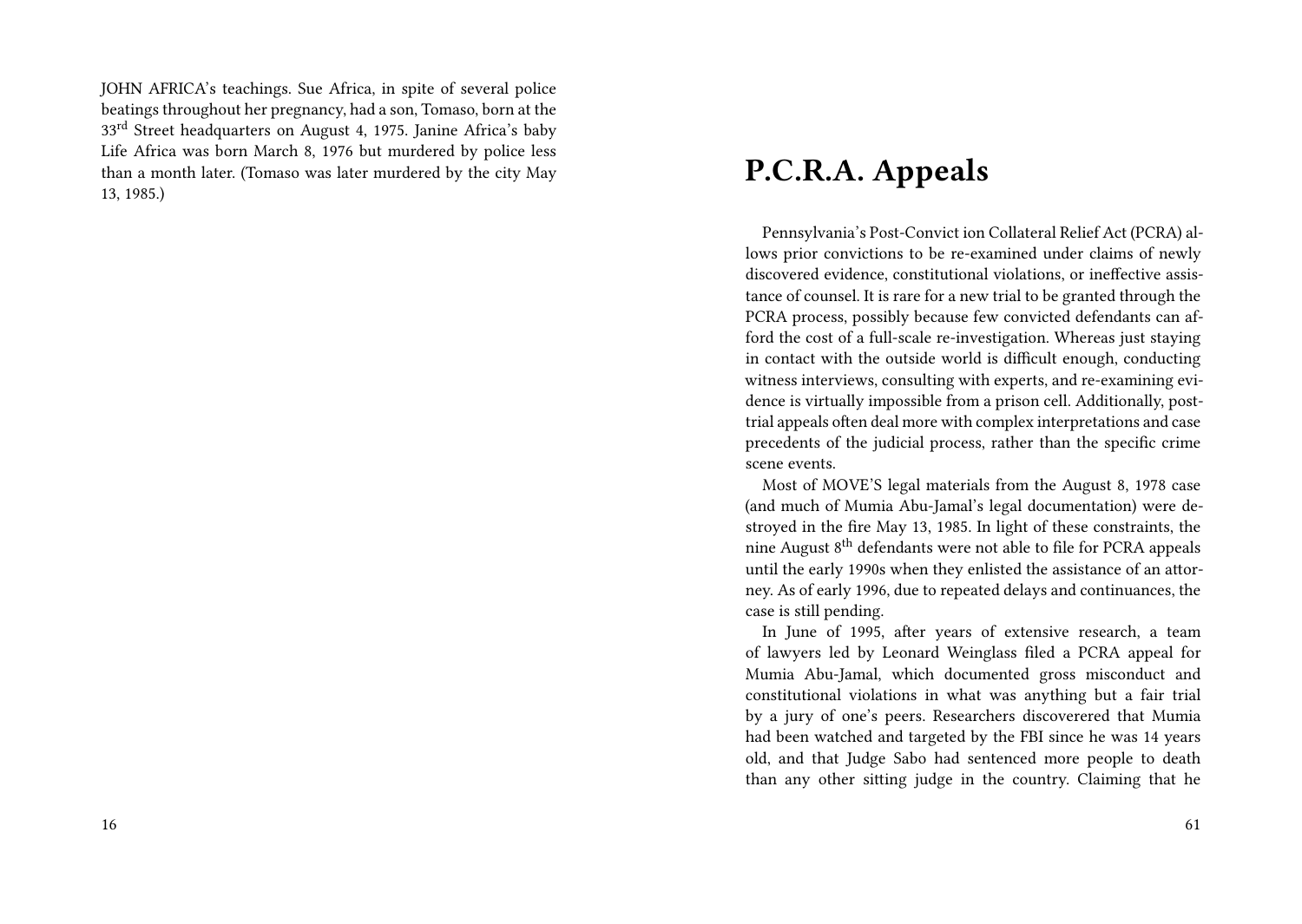pressure from the Fraternal Order of Police the plans for broadcast were cancelled.

In January of 1995, Tom Ridge became governor of Pennsylvania. Unlike his predecessor, Ridge was an avid proponent of capital punishment, and the first execution in Pennsylvania since 1962 was soon carried out. In early May *Live From Death Row,* a 215 page hardback collection of Mumia's writings was published and became available in bookstores nationwide. Ridge's June 1995 signing of Mumia's death warrant brought a storm of international protest.

# **MOVE Baby Murdered**

In March 28, 1976, seven jailed MOVE members were released late in the evening and arrived home after midnight Officers in at least ten police cars and wagons pulled up in front of the 33rd Street house and said MOVE was creating a disturbance. When Chuck Africa told police to leave MOVE alone, Officer Daniel Palermo grabbed him and began to beat him as other cops pulled out nightsticks and set upon MOVE members. Six MOVE men were arrested and beaten so viciously they suffered fractured skulls, concussions and chipped bones. Robert Africa was struck over the head with a nightstick that broke in two from the force or the blow, Janine Africa was trying to protect her husband Phil Africa, when she was grabbed by a cop, thrown to the ground with 3-week old Life Africa in her arms, and stomped until she was nearly unconscious. The baby's skull was crushed.

The next morning, MOVE notified the media that the police had brutally attacked them and that a baby had been raped. An officer's bat and the broken nightstick were displayed outside MOVE headquarters. Police denied that any beating took place or that a baby was killed, and claimed that the baby probably never existed because there was no birth certificate. They then arrested the member who had shown the bat and nightstick to the press, on charges of receiving stolen property. To prove the death to a skeptical media, MOVE invited the press and local politicians to dinner at their headquarters. Those accepting the invitation included city councilmen Joseph Coleman and Lucien Blackwell, and Blackwell's wife, Janine. After the meal, the guests were shown the baby's body. (Janine Blackwell herself was later elected to city council in 1991)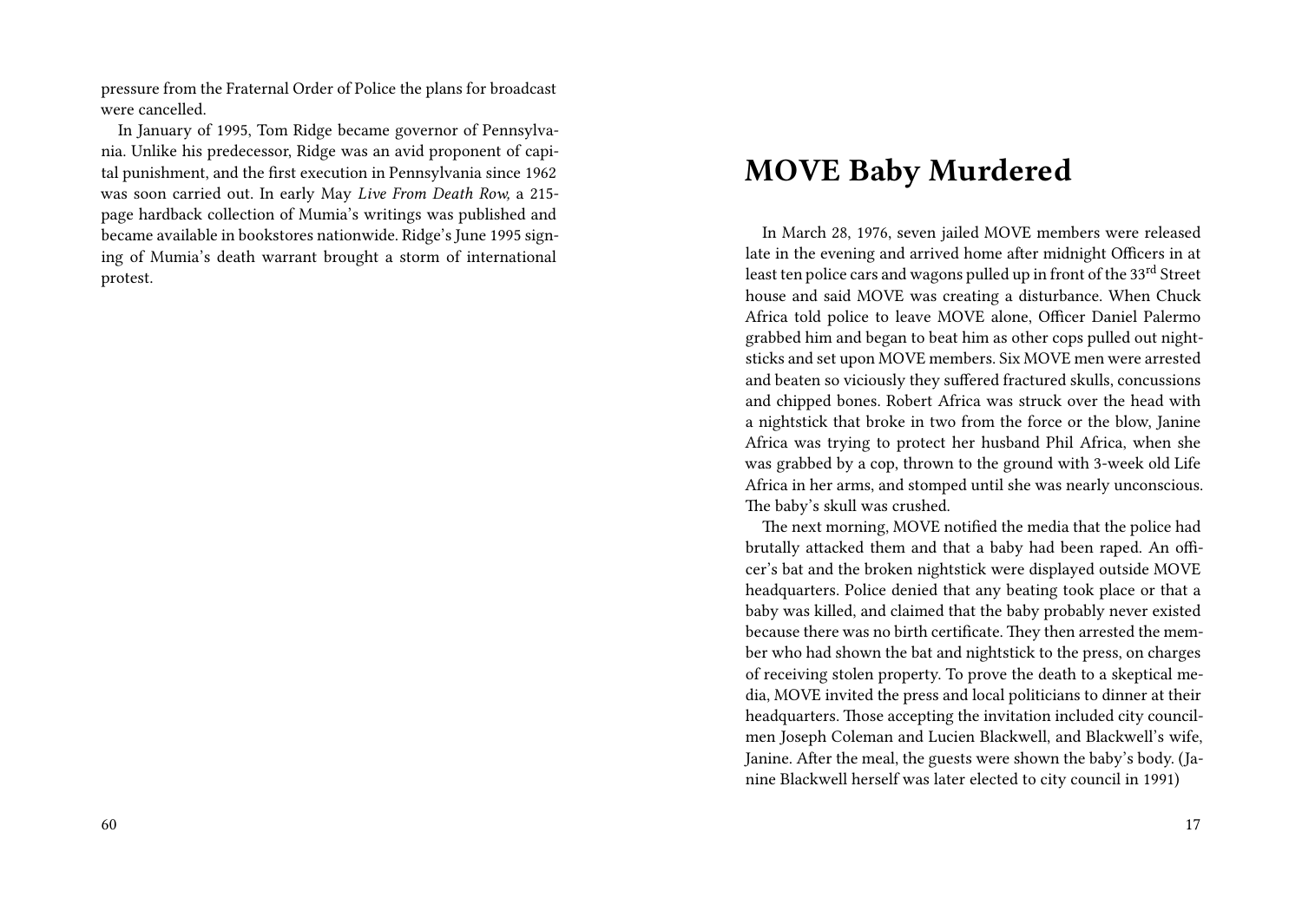MOVE's column in the *Philadelphia Tribune* which had documented the birth of Life Africa 3 weeks earlier, in a series of pieces covering the March 28<sup>th</sup> attack. Interviews with several neighbors who had witnessed the incident were featured. Yet no charges were filed against the officers involved in the baby's murder. Instead the District Attorney's office pursued prosecution of the six MOVE members arrested that night. MOVE was prepared to present evidence of a long-standing Rizzo-directed campaign of harassment that culminated in the death of Life Africa. But before all the testimony could be presented, Judge Merna Marshall dismissed the case, thereby thwarting the chance to prove a citywide conspiracy against MOVE in a court of law. Dismissing felony charges of aggravated assault on cops was virtually unheard of in Philadelphia.

### **Mumia Abu-Jamal — Part 2**

After he was transferred in a prison far from Philadelphia in 1983 and his regular appeals were debted, Mumia was written off by the mainstream and largely forgotten by the general public. MOVE however, stood by Mumia through thick and thin. In reporting on the August 8, 1978 confrontation and resulting trials, Mumia had taken a bold stand for truth and justice. He had also bucked the status quo and thrown away a chance to be a network news anchor. The payback took many years and extracted enormous personal sacrifice, but eventually Mumia's career as a journalist came full circle in an unprecedented way, and MOVE played an instrumental role.

While confined to the bleak isolation of death row, Mumia never lost his journalistic instincts and continued to write about what he saw, heard and felt. By 1990, some of his articles had appeared in *The Yale Law Journal, The Nation,* and other publications. In 1991, the MOVE Organization, through the coordination of JOHN AFRICA consolidated local support for Mumia by forming the Concerned Family and Friends of Mumia Abu-Jamal, headed by Pam Africa. The committee set about lobbying, educating. and fund-raising, and through years of dedicated hard work grew from a small community group to an international collective. Renowned defense attorney Leonard Wcmglass was enlisted to re-investigate the case.

Starting in 1993, The International Concerned Family and Friends began publishing *The Jamal Journal,* Mumias own newspaper. In 1994, National Public Radio agreed to air a series of audio recordings of Mumia reading his commentaries, but under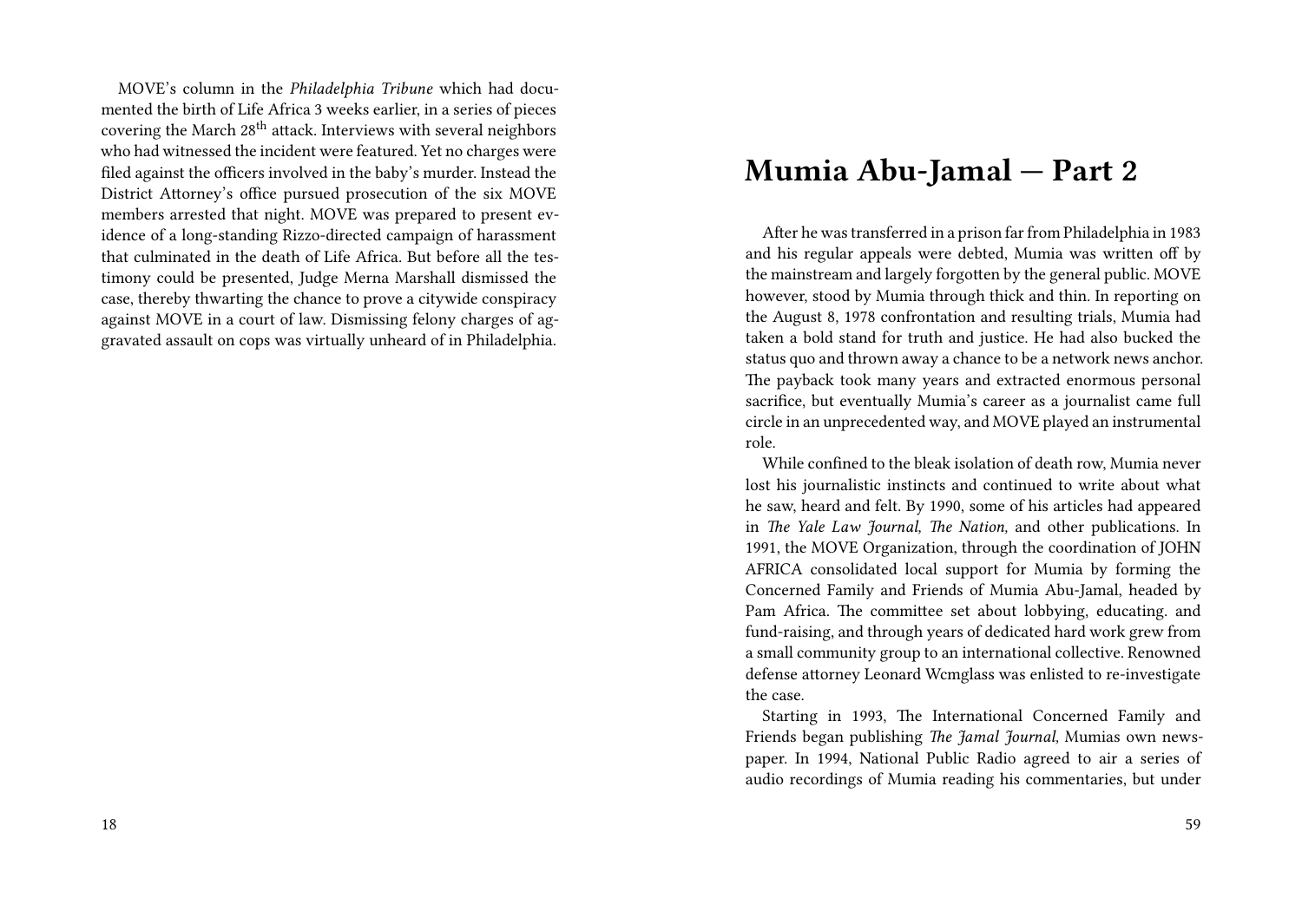with guns and bombs, the city switched to a tactic of focusing attention elsewhere in the hopes that government culpability in the tragedy would be quietly forgotten and history books could be censored accordingly. MOVE countered this new ploy with the same dedication and commitment they applied to past confrontations. Forums, demonstrations, and other public events were held yearly on the anniversaries of August  $6<sup>th</sup>$  and May 13<sup>th</sup> in 1994, MOVE resumed publication of the *First Day* newspaper. Members kept busy with increasing requests to speak to students, community groups, political activists, and interviewers across the country,

### **Beating The Courts**

By confronting the judicial system as an organized, coordinated group not afraid to go to jail, MOVE was able to run circles around the procedures and expose the fallacy of justice. Ignoring the status and elevation of judges, MOVE remained seated when the order "All rise!" was given, and never addressed the judge as "your honor." They also rejected plea bargain offers and public defenders.

In the early years defendants who were released on bail and given a court date would often send a brother or sister member to the trial if they couldn't make it themselves. Most judges at that time couldn't tell MOVE members apart and sentenced the apparent "defendant" who would be taken into custody and held for the duration. The original defendant, often arrested again before his or her sentence expired, would just give police the name of another member, leading the system into ever deepening confusion over who was who.

During a trial, MOVE attacked the legitimacy of the court, demonstrating contradictions in such concepts as the presumption of innocence, freedom of religion and the right to free speech. When defendants refused to blindly submit to a judge's arbitrary dictates, they were either ejected from the room, bound and gagged, or cited for contempt. MOVE spectators were often cited for contempt, too. Sheriffs proved to he just as brutal as the city's cops, at times beating MOVE members in the very presence of judges. All these incidents only generated more cases, and as time went on, MOVE'S practice of appealing at every opportunity further compounded an already overwhelming caseload.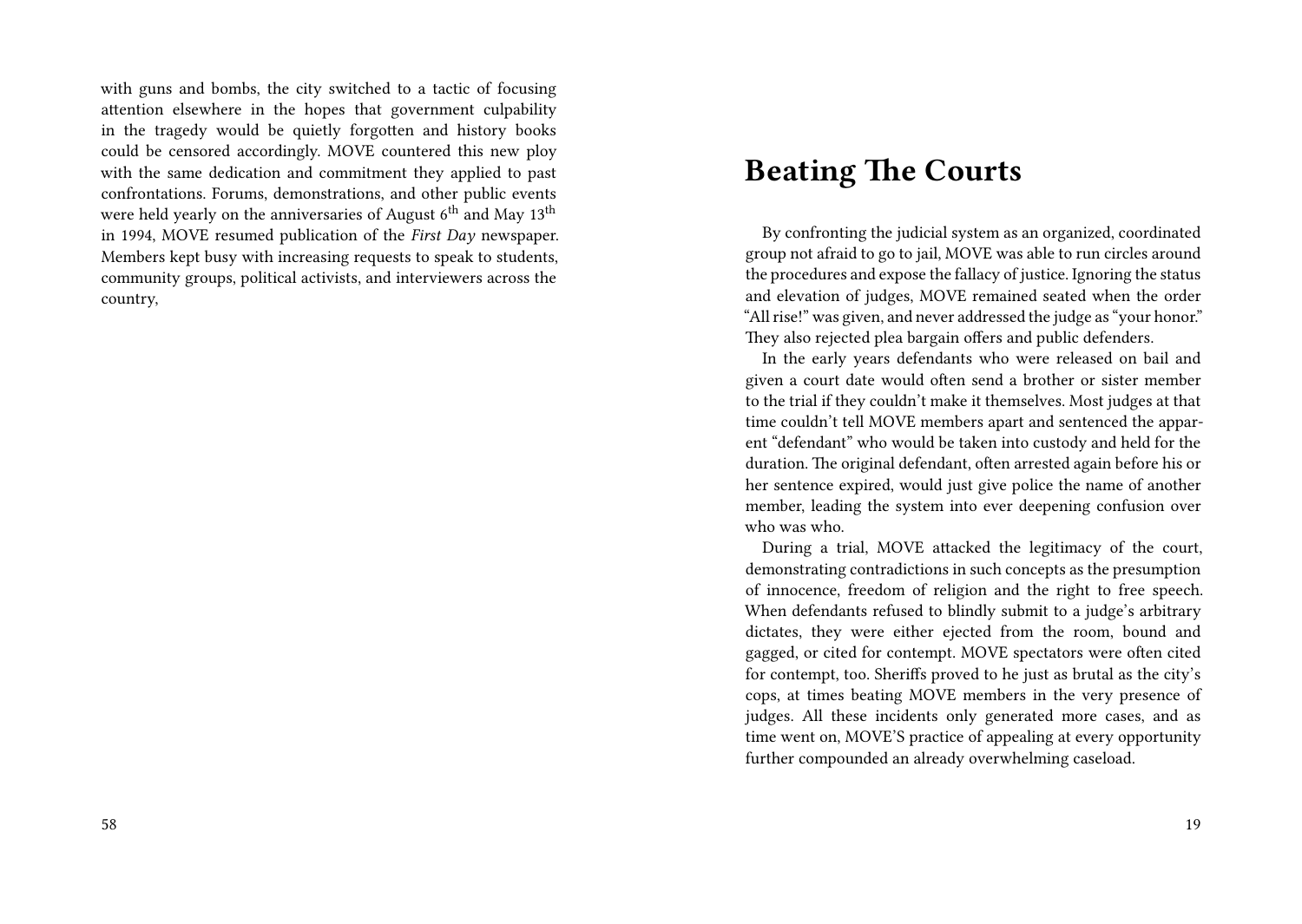By 1976 literally hundreds of MOVE cases were clogging Philadelphia's justice system. Court administrators realized that in a typical MOVE case the city was spending thousands of dollars to prosecute what had often started out as a trivial trumped up misdemeanor charge. To save money, the courts began to dismiss MOVE cases in wholesale lots.

During the summer of 1976, MOVE began concentrating on setting up chapters in other states and refrained from further demonstrations. To provide a healthy environment for the children, MOVE secured a mortgage on a 96-acre farm in Virginia. Meanwhile, Frank Rizzo resented a group of self-proclaimed revolutionaries wreaking havoc in the courts and exposing his brutal police department. And with no more demonstrations, there were none of the usual opportunities to harass and arrest MOVE.

#### **Old Faces in New Places**

After May 13<sup>th</sup>, MOVE would forever be a part of Philadelphia history. Thousands of features, editorials, articles, and interviews were followed by documentaries, books, and plans for a featurelength movie. A decade of biased and distorted stories spawned a new generation of misinformation, though the truth did begin to emerge here and there. To set the record straight, MOVE supporters published *20 YEARS ON THE MOVE* in late 1991.

As Wilson Goode's second term ended, Frank Rizzo made another bid to get his old job back, but died of a heart attack July 16, 1991. In January of 1992, Ed Rendell became the mayor of Philadelphia and faced the daunting task of refurbishing the city's poor image, tarnished by corruption scandals, serial killers, a bankruptcy crisis, and the stigma of being "the city that dropped the bomb". In 1994, Justice Rolf Larson (who had remarked during MOVE's August 8th murder trial, "they ought to hang those niggers in cages from the ceiling and try them that way") was removed from the Pennsylvania Supreme Court for improperly obtaining prescription drugs. Former Philadelphia DA Ron Castille was elected to fill the vacancy. Former judge Lynne Abraham (who had signed MOVE warrants in 1977 and 1985) became the city's new District Attorney.

Years of sacrifice in blood and lives had earned MOVE a formidable credibility and integrity that kept police from attempting the intimidation and harassment tactics of the early days when members were arrested and beaten constantly. While a lot of cops still wished all MOVE members were dead, killing the intangible legacy of Osage Avenue could never be accomplished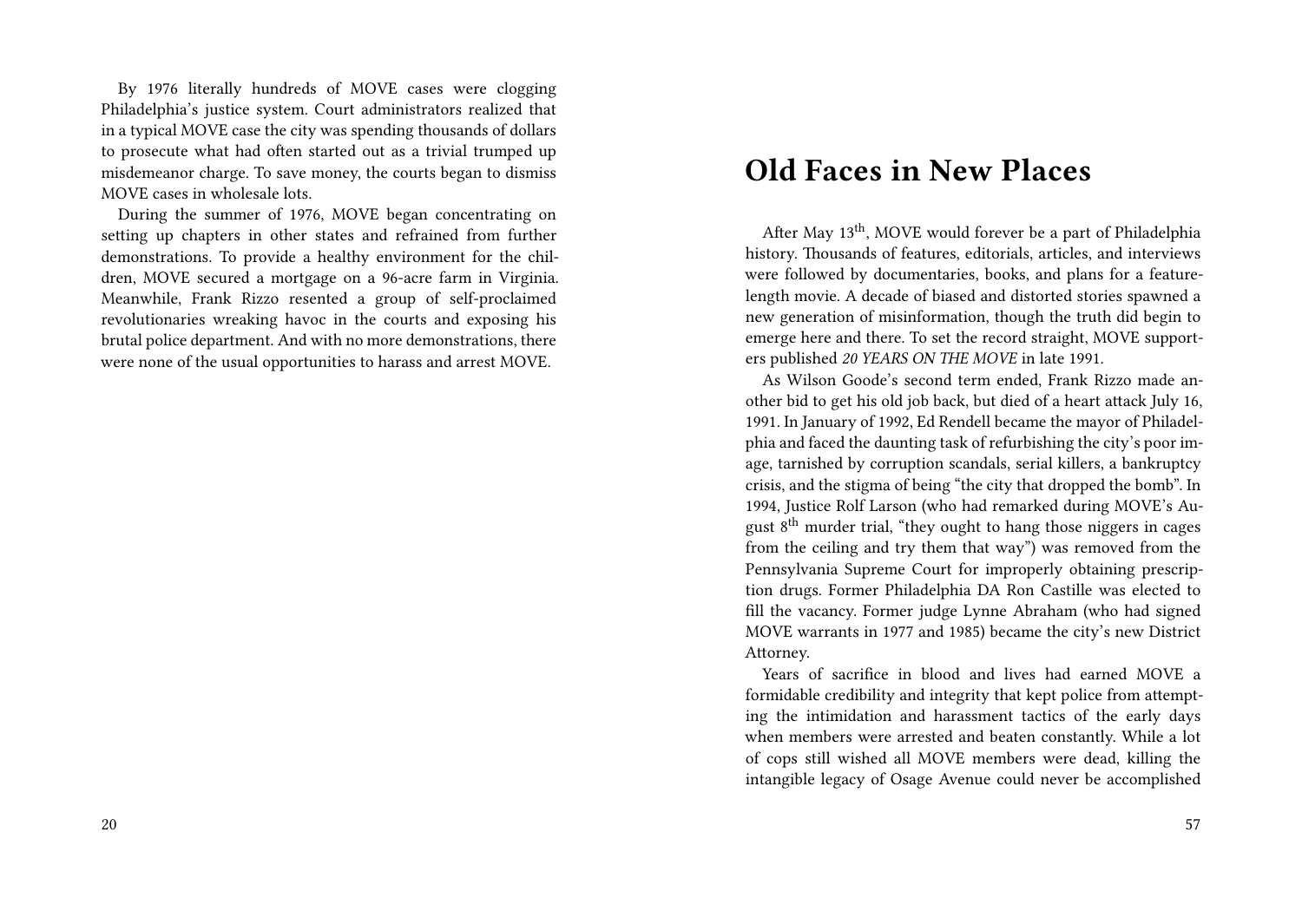FOR YEARS FOR A CRIME WE DID NOT COMMIT. DESPITE BEING LOCKED UP IN SOLITARY CON-FINEMENT FOR YEARS AT A TIME, DESPITE ALL THE PHYSICAL AND MENTAL TORTURE WE'VE BEEN SUBJECTED TO BY THIS SYSTEM, WE AIN'T SLOWIN' DOWN, AIN'T BACKING DOWN ONE BIT, WE ARE GETTING STRONGER THANKS TO JOHN AFRICA."

**MOVE** 

#### **THE SET-UP**

On November 5, 1976 a hearing was held before judge Edward Blake regarding several different MOVE cases. Some 20 MOVE defendants, all out on bail, appeared in court. Many were given sentences and despite their intention to appeal, Blake ordered them taken into custody. On the way to a holding cell, sheriff Jerry Saunders began beating one hand cuffed young MOVE member, Dennis Africa, and a brief scuffle ensued. Sheriffs looked up all those who came in Dennis' defense, then also arrested and brutalized Robert, Valerie and Rhonda Africa who had played no part in the altercation. Nearly 9 months pregnant, Rhonda went into premature labor, giving birth to a bruised and injured baby that died within minutes.

Charges of assault and resisting arrest against those involved were later dismissed except for Robert. Conrad and Jerry Africa, who were given bail. The case marked a new era in the conflict between MOVE and the courts. After hundreds of cases and years of hearings, MOVE had accumulated a thorough knowledge of what could typically be expected from the courts at every stage of the process. The courts, in turn, had settled into a grudging tolerance of MOVE's behavior such as the refusal to stand when a judge entered the room. At a pre-trial hearing on February 7, 1977, judge Paul Ribner ordered sheriffs to force Robert to stand as the judge came in. Ribner then issued bench warrants for Jerry and Conrad despite Robert's explanation that they were out of town that day, and would be present at the next listed hearing. Offers around MOVE headquarters, who normally would not have immediate knowledge of bench warrants due to the usual bureaucratic delays began taunt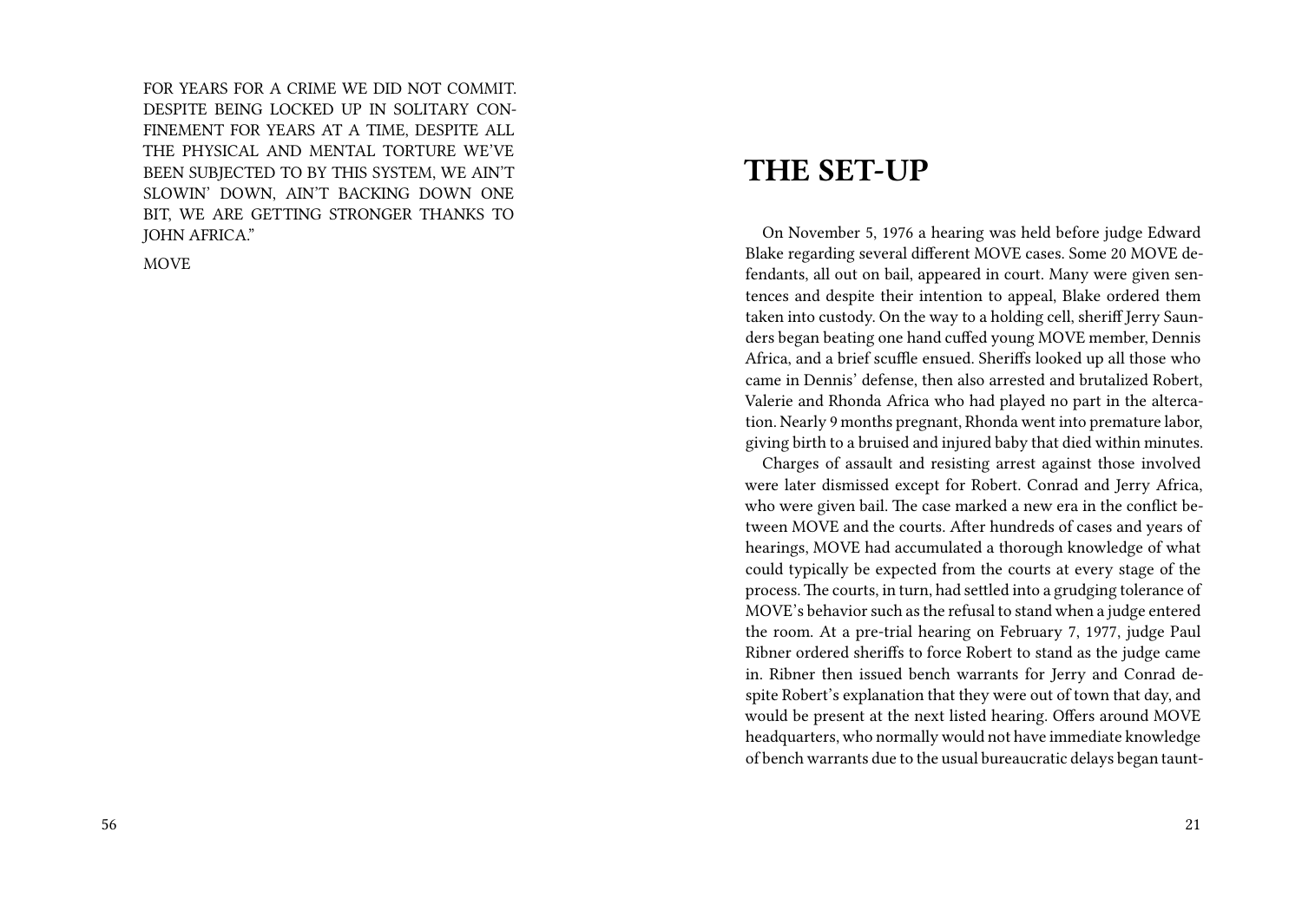ing MOVE and talked of forcibly entering the house with the warrants as legal justification.

As the ease continued, MOVE could see that Ribner's odd demands and threats and the unusually large number of armed police and sheriff's present in the courtroom created a situation in which a physical courtroom confrontation could result in some "accidental" MOVE injuries or deaths. After the defendants refused to participate further, Ribner tried them in absentia and instead of the usual county jail time, gave them longer slate prison sentences. They were soon shipped off to Graterford prison, about 30 miles outside of Philadelphia. MOVE was outraged at such a blatant set-up and railroading of Robert Conrad and Jerry who were now political prisoners.

### **Coming Home**

As several MOVE members became eligible for parole, the Pennsylvania Board of Probation and Parole issued a special stipulation that any potential MOVE parolee agree not to associate with other MOVE members as a condition of being released. All those eligible refused to abide by this unconstitutional stipulation and remained incarcerated. One at a time, members eventually began to come home only after their maximum sentences expired: Alberta Africa in 1988 after 7 years, Alfonso Africa in 1990 after 5 years, Ramona Africa in 1992 after 7 years, and Sue Africa in 1992 after 12 years.

Upon her release on May 13, 1992, Ramona made numerous radio and television appearances as public respect and admiration for her strength and endurance made her a somewhat reluctant celebrity. Drawing a parallel with Black South Africans' fight to free themselves from the legal persecution of Apartheid, Ramona stated the family Africa was stronger, more committed than ever before and would continue their work to free all MOVE prisoners. Contradicting the sanitized grand jury findings, she also confirmed that police had opened fire on MOVE as they tried to exit the burning house in 1981.

In the fall of 1993, the Parole Board finally conceded to mounting pressure to lift the special MOVE stipulation. Carlos Africa was granted parole and released December 9, 1993 after 12 years of incarceration. Consuewella Africa's release soon followed on January 6, 1994 nearly 16 years after her arrest.

"DESPITE OUR FAMILY BEING MASS MURDERED, DESPITE THE FACT THAT WE'VE BEEN IN JAIL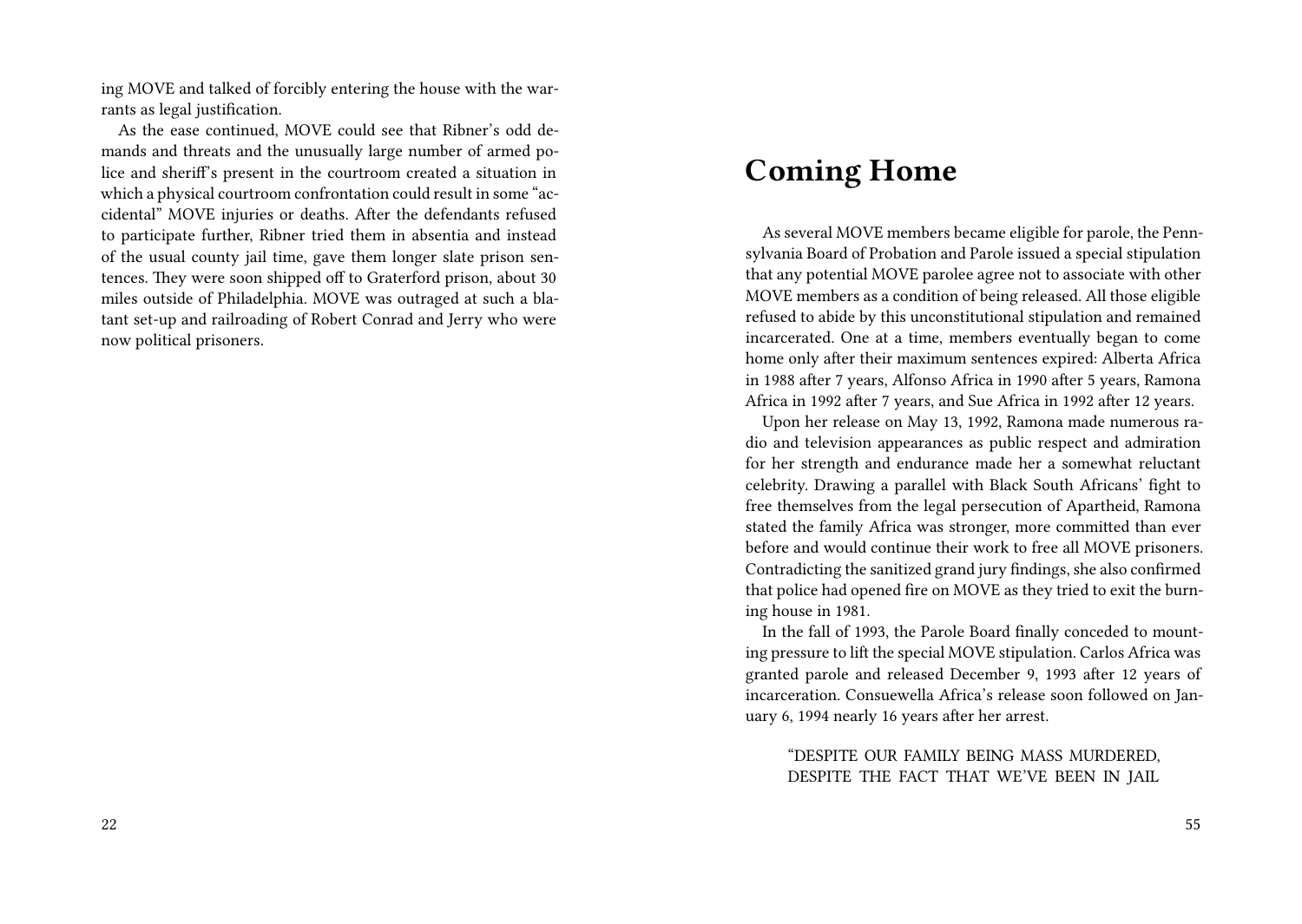Consuewella, Sue and Alberta Africa upheld their religious belief by refusing to give blood samples and were repeatedly put in solitary confinement, sometimes for as long as three years. Sadistic prison guards were delighted to inform Delbert, Janet, Sue, Phil, Janine and Consuewella Africa that their children were killed in the police assault on May 13, 1985.

The MOVE family stays in close contact through letters and as many visits and phone calls as the prisons allow. This takes a considerable amount of time and money as inmates must make collect calls and most of the prisons are along day's drive away.

### **May 20, 1977 Demonstration**

In tale April of 1977, MOVE set up a sister organization called the "Seed of Wisdom" in Richmond. Virginia. In less than a week Virginia police provoked a minor confrontation by surrounding the house and attempting to take custody of the children. Meanwhile, MOVE foresaw the possibility that Philadelphia police could storm their 33<sup>rd</sup> Street headquarters, kill those inside, and blame the victims for their own deaths in an operation similar to the type of government terrorism used against the Black Panthers. Information from sympathetic sources in city government confirmed that plans for some type of police operation had indeed been made. To safeguard the Philadelphia base, MOVE staged a major demonstration May 20, 1977 on a platform outside their house. They demanded the release of their political prisoners and an end to the violent harassment by the city. To keep an increasingly brutal police force at bay, some members held firearms. Police used to hold back a crowd of on-lookers, but the growing numbers of people soon broke through police lines and swarmed around the platform to hear MOVE speak.

"WE TOLD THE COPS THERE WASN'T GONNA BE ANY MORE UNDERCOVER DEATHS. THIS TIME THEY BETTER BE PREPARED TO MURDER US IN FULL PUBLIC VIEW, CAUSE IF THEY CAME AT US WITH FISTS, WE WERE GONNA COME BACK WITH FISTS. IF THEY CAME WITH CLUBS, WE'D COME BACK WITH CLUBS, AND IF THEY CAME WITH GUNS, WE'D USE GUNS TOO. WE DON'T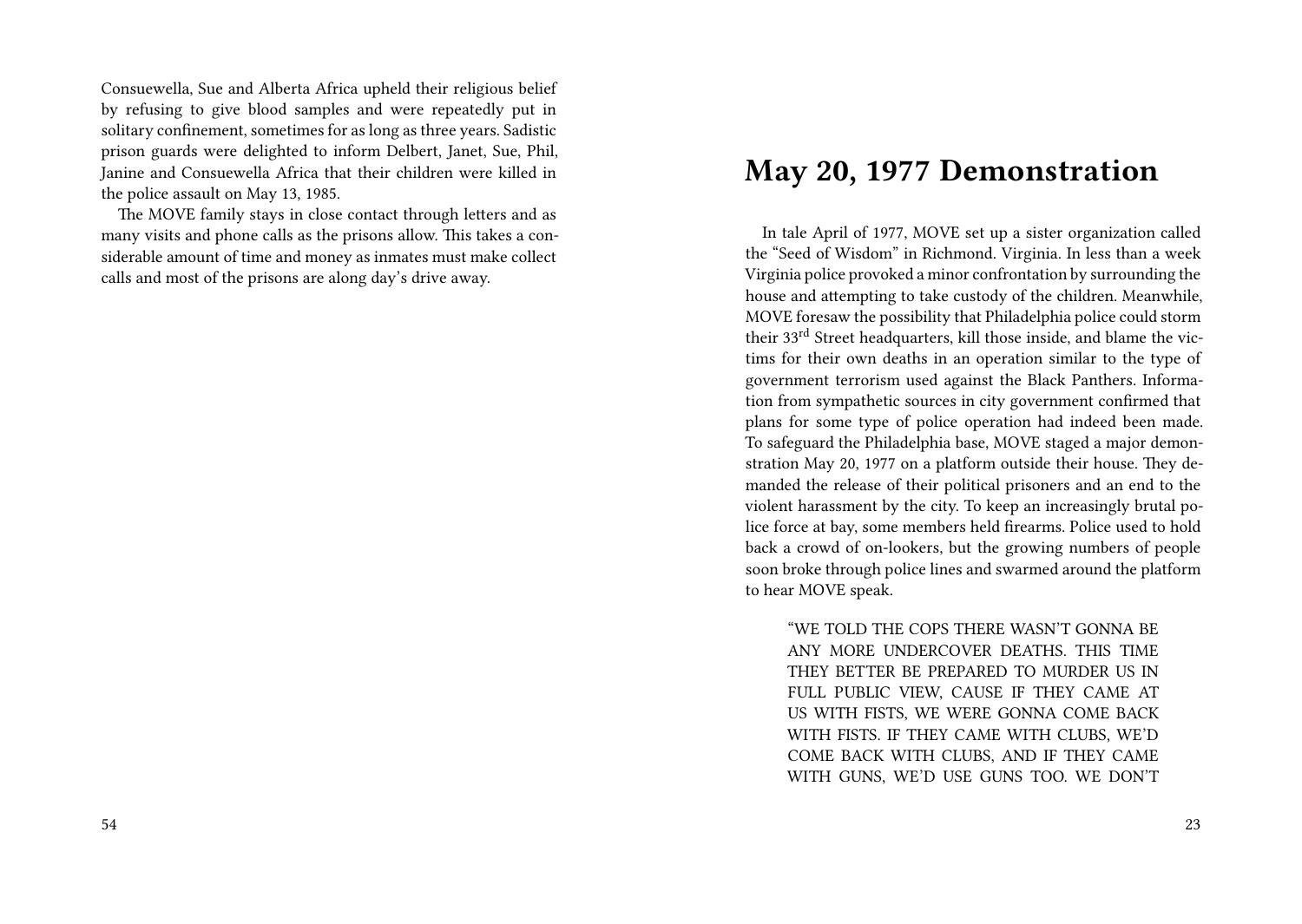BELIEVE IN DEATH-DEALING GUNS, WE BELIEVE IN LIFE. BUT WE KNOW THE COPS WOULDN'T BE SO QUICK TO ATTACK US IF THEY HAD TO FACE THE SAME STUFF THEY DISHED OUT SO CASUALLY ON UNARMED DEFENSELESS FOLK."

MOVE

Aware that the Third Amendment guarantees the right to bear arms on one's own property, Police Commissioner Joseph O Neill told reporters, "Under the constitution you have a right to speak your mind and apparently that's what they're doing. Yet four days later, the city sidestepped the lack of firearms violations by having Judge Lynne Abraham issue warrants for 11 MOVE members on riot charges and "possession of an instrument of crime." The media unfairly depicted MOVE as illegal gun-toting bandits.

#### **Prisons**

THIS SYSTEM DIDN'T BUILD PRISONS WITH COR-RECTIONS IN MIND. THEY BUILT PRISONS WITH SLAVERY AND THE MONEY TO BE HAD FROM ENSLAVING IN MIND. JAILS ARE MONEY MAKING INSTITUTIONS, WITHOUT PRISONS THE SHERIFS, SUPERINTENDENTS, WARDENS, MATRONS AND GUARDS WOULD BE OUT OF JOBS AND POLITI-CIANS WOULD BE OUT OF THE THOUSANDS OE DOLLARS FROM THE INDUSTRY OF PRISONS.

#### MOVE

For years Pennsylvania has been filling prisons to overcrowding faster than they could build new ones. JOHN AFRICA's analysis is borne out of the fact that by the 1990s, prison construction had become the largest growth industry in the courttry, The US government maintains its facade of being a "Free" society by denying the existence of any U.S. political prisoners, despite numerous Black Panthers, Native American leaders, Puerto Rican independence fighters and other political activists imprisoned for their beliefs and associations. In attempts to break them, these officially unacknowledged political prisoners are commonly subject to intensified harassment and torture.

At prison locations in the remote areas of Pennsylvania, MOVE members have endured years of repeated physical and mental abuse. Delbert, Carlos, and Chuck Africa were kept in solitary confinement for over six years for refusing to violate MOVE belief by cutting their hair. MOVE women Janet, Janine. Merle, Debbie,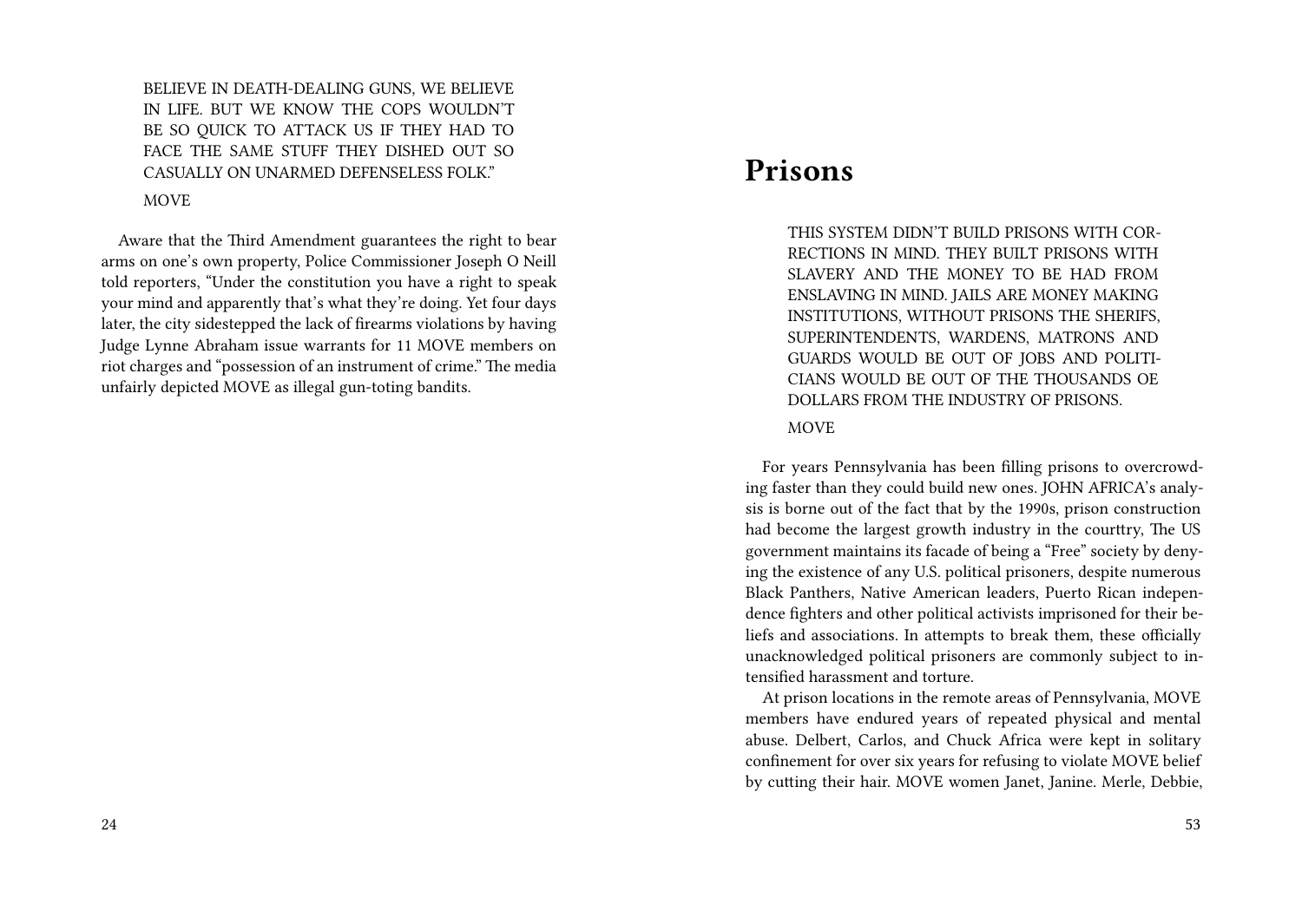In 1987, Wilson Goode was re-elected mayor. He and his supporters considered this a vindication of the disastrous handling of May  $13<sup>th</sup>$ . Others saw his victory as a grim necessity. The opposing candidate was Frank Rizzo.

Before cold blooded murder in broad daylight could be permanently swept under the rug, Ramona filed a civil suit against selected officials and the city itself for violation of her civil rights on May 13<sup>th</sup>. The case proceeded at a very slow pace as federal judges changed their minds regarding who could ultimately be held responsible. At one point, federal magistrate William Mail actually ruled dial dropping the bomb was not excessive force. Ramona immediately appealed this ruling which a three judge panel later overturned, but the issue was again appealed to the U.S. Supreme Court by the city.

#### **Standoff**

Police set up a 24-hour watch around MOVE's headquarters to arrest members when they came off the property. On June 12, 1977 Sue Africa left the premises and was apprehended a few blocks away. The other members remained at the house as months passed and police continued to watch and wait.

MOVE had filed a \$26 million civil suit against the city for the March 28, 1976 death of Life Africa and the brutality leading to miscarriages from 1974–76, but the standoff prevented MOVE plaintiffs from attending the hearing and the suit was thrown out of court. While the standoff continued, some Philadelphia politicians and reporters went to the Virginia area, where MOVE's farm was located, and spread slanderous misinformation among people on adjoining properties by describing MOVE as a group of drug-taking cannibals who would slaughter everyone's livestock. The rumors set off a rash of complaints to the Realtor who demanded that MOVE pay off the entire mortgage at once. Unable to raise the full sum, MOVE lost their farm.

Rule 1100 of Pennsylvania Criminal Procedures sets a time limit of 180 days within which to either execute an arrest warrant or file for an extension. On November 20<sup>th</sup>, the deadline on the MOVE warrants passed. The next day the DA's office filed a late request for an extension. (They may have forgotten to file on time or were just accustomed to bending the laws when prosecuting MOVE) Judge Edward Blake granted the untimely extension. (Blake became the Common Pleas Court President Judge in 1991)

Throughout the standoff, mediators and negotiators from a number of community coalitions and intervention agencies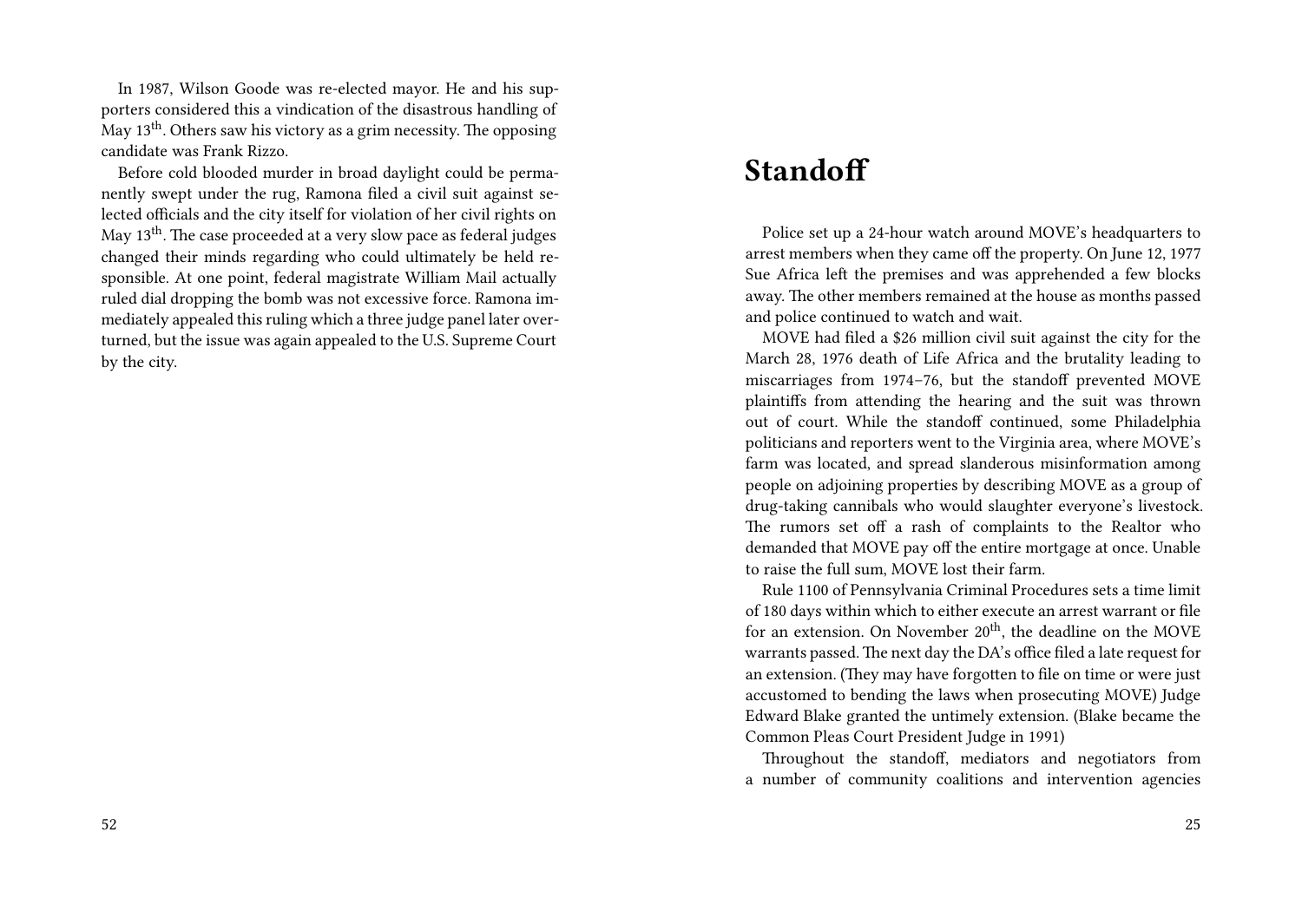relayed messages between the city and MOVE in an attempt to come to a peaceful settlement. But talks always broke down over the issue of releasing MOVE political prisoners. MOVE would not compromise. Their demand for Robert, Conrad, Jerry and Sue's freedom was absolutely non negotiable. Mediation went nowhere as city personnel were telling MOVE, off the record, "We'll kill all of you before we let your people out of jail. A federal agent who had begun lurking around the barricades likewise informed MOVE that the Feds were going to infiltrate, disband and destroy them.

To force the warned MOVE members from the house, Rizzo got court approval to starve them out. On March 16, 1970 an army of hundreds of cops invaded the neighborhood and sealed off a four block area. While sharpshooter posts and machine gun nests were set up, workmen shut off the water to MOVE's headquarters. Those inside included pregnant women, nursing babies, children and animals. Rizzo boasted that the perimeter was so tight "a fly couldn't get through." When various community members, who opposed Rizzo's cruel tactic, made humanitarian attempts to rush the barricades with food and water for MOVE, they were arrested and beaten by the police.

With loudspeakers and amplification, members exposed the folly of the city's action in sending thousands of dollars a day on police overtime just to stand around and watch MOVE. As police in stakeout posts at surrounding rooftops, apartments, and parked patrol cars were treated to a steady stream of revolutionary commentary, supervisors instructed their men not to listen to any thing MOVE said, after too many officers began to seriously consider what they heard.

There was a great deal of discussion in police ranks regarding the handling of MOVE. Some cops had taken to tossing bottles, rocks and firecrackers into MOVE's yard, hoping to provoke a confrontation. But it only resulted in a police fistfight wherein two officers

#### 26

### **Blaming The Victim**

At Ramona Africa's trial, both Judge Michael Stiles and prosecutor Joseph McGill indicated to the jury that police and city officials would lie equally punished at some other proceeding by a separate jury. Ramona's jury found her guilty of riot and conspiracy and she was sentenced to 16 months to 7 years. Lt. Frank Powell, who dropped the bomb, and Officer William Klein, who assembled it, refused to testify, citing the Fifth Amendment protection against self-incrimination.

Mayor Goode appointed a special commission to investigate the catastrophe. Their findings were critical of city officials but the commission had no power to indict. In 1986, District Attorney Ron Castille impaneled a grand jury to investigate criminal wrongdoing on the part of the city. Not withstanding 11 deaths, 60 homes burned to the ground, unauthorized possession of military explosives, and a fire that was deliberately allowed to burn out of control, Castille's grand jury followed his recommendations and returned not a single indictment. (Castille later had only hollow excuses to explain why a scathing report by an independent team of nationally known forensic experts, hired by Castille's own office to review the evidence, was never shown to the grand jury) A federal grand jury investigating civil rights violations also returned no indictments. All of these investigations limited the scope of their inquiries to events surrounding May 13, 1983 and neglected to look at earlier legal improprieties, most notably the continuing unjust imprisonment of the nine MOVE members arrested on August 8, 1978.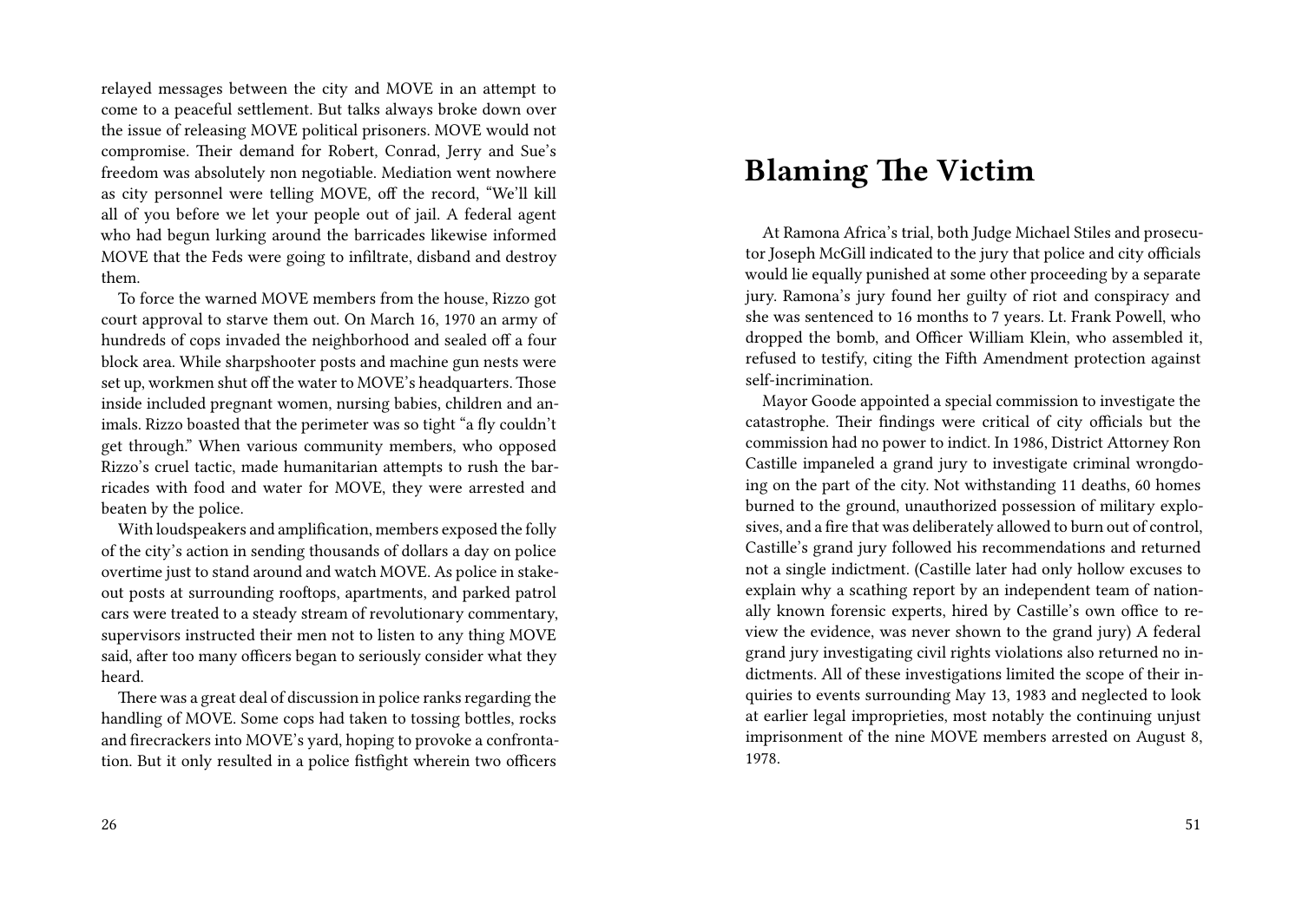Philadelphia police had finally outdone themselves in depravity, making it all the more difficult for their partners in crime, the Medical Examiners Office, to cover for them, as was done in both the August 8, 1978 case and Mumia Abu-Jamal's case in 1981. Medical Examiner personnel made a deliberately late arrival on the scene, after a crane had scooped through the debris, obliterating the exact recovery positions. The bodies were then left unrefrigerated, and examination of blood specimens and lung tissue was delayed long enough to make test results inconclusivc as to the cause of death. On the basis of the May 13<sup>th</sup> mishandling, the Philadelphia Medical Examiner's Office later had their certification revoked.

got in a scuffle with a third one who had been throwing rocks at MOVE babies.

Rizzo's attempt to starve MOVE out continued for almost two months, capping off nearly a year of continuous 24-hour police surveillance that had begun on May 20, 1977. Traffic had been detoured, neighbors had to show identification going to and from their own homes, and reporters noted that city spending for police overtime had passed the million dollar mark. On April 4, 1978 thousands marched around city hall in a massive demonstration protesting the city's barbaric action. As the absurdity of Rizzo's police siege became internationally known. Philadelphia became an embarrassment to the human rights initiatives of President Jimmy Carter and United Nations Ambassador Andrew Young.

Under federal pressure to end the stalemate, city officials pushed for a negotiated settlement, but with MOVE standing firm in their demands, the city had no real leverage. For Rizzo it became a matter of making the necessary concessions, but doing it in such a way that his tough-guy "law and order" image remained intact. The city announced terms of a settlement in May of 1978, though final clarification was still going on behind the scenes. To save face, the city had made certain oral promises that were not spelled out on paper so as to cover up the fact that court procedures would be bypassed to spring MOVE's political prisoners.

MOVE was wary of making deals with a government that had historically broken every treaty ever made with Native Americans, but the final terms of the agreement gave them what they wanted, so any broken promises would only further expose the system's deception and lack of good faith. Implementation of the agreement began on May 3rd. Escorted by civilian observers, the police took MOVE members, one at a time, to the police administration building where they were arraigned and released on their own recognizance. The barricades and roadblocks surrounding the area were pulled open. To the chagrin of anxious ATP agents police and DA personnel, all the MOVE "guns" and "explosives" cops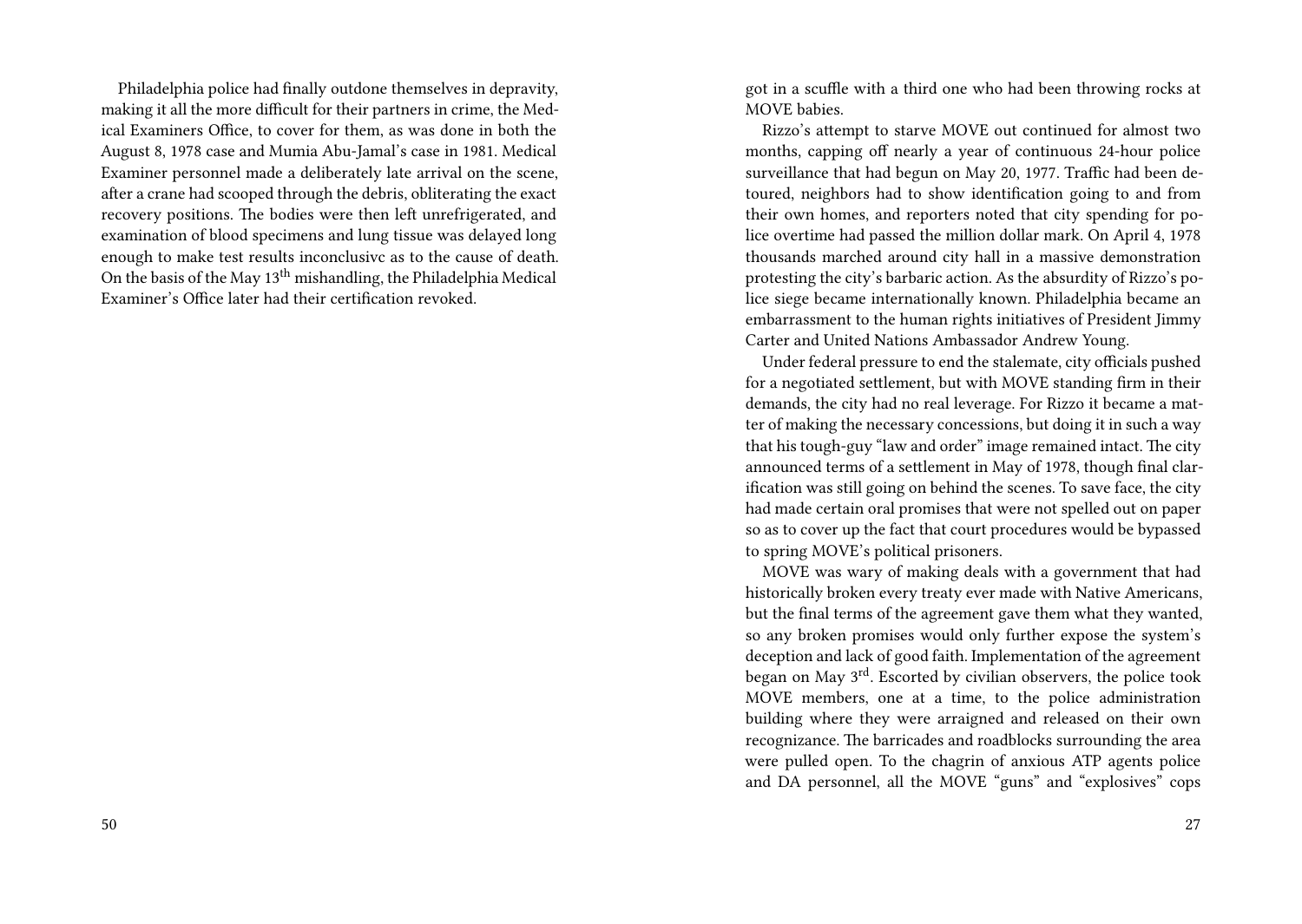had spotted at one time or another were revealed to be inoperable dummy firearms or road flares disguised as dynamite. A search of the house with metal detectors found nothing incriminating. On May 8th, Jerry, Conrad, Robert and Sue Africa were released. The DA's office, headed by Ed Rendell, agreed to dispose of All pending MOVE cases within 4–6 weeks and thereby purge MOVE from the court system. In order to prevent the start of another quagmire of contempt charges, the city arranged that attorney Oscar Gaskins would handle all remaining legal proceedings and members themselves would not make any court appearances. The agreement also provided that during a 90-day period, the city would assist MOVE in finding another Location in which to reside.

MOVE's victory was impressive. The confrontation initiated on May 20, 1977 had succeeded, without bloodshed, in freeing their political prisoners and forcing Rizzo's cops to back down. It also provided a powerful example of a fully dedicated and committed group of people fighting the system and winning.

Rendell's promise to dispose of all pending MOVE cases was a blatant lie. The 90-day time period, which bad been described to MOVE as a working timetable, was misrepresented to the media as an absolute deadline. The promise to assist MOVE in findings new place to live was never completed, and the city began demanding that the house had to he razed.

Judge Fred DiBona, who only had jurisdiction in the civil suit still pending from three years earlier suddenly began issuing orders to MOVE regarding the criminal case that were never a part of the agreement MOVE had found DiBona to be particularly arrogant in the past, and as his conflicting directives and unagreed-to demands became intolerable, Phil and Sue Africa attempted to resolve the problem by going to see the judge on May 23<sup>rd</sup>. Although it was not a legal court hearing, but an informal meeting in the judge's chambers. DiBona wound up citing Phil for contempt and revoking his bail status previously set by the terms of the agreement. Before long the city was funneling the entire MOVE dispute

### **Murder in the Alley**

With their house in flames, MOVE members repeatedly tried to exit but were met with police gunfire which killed some of the adults and children in the alley behind the house. One adult, Ramona Africa, and one child, Birdy Africa, escaped the fire and were taken into custody. Six adults and five children were killed, including Rhonda Africa, Birdy's mother.

Mayor Goode later claimed he had ordered that MOVE children be taken into custody in the few days before the assault whenever they were seen away from the house. Investigations revealed that the very morning of May 13<sup>th</sup> when a known MOVE vehicle carrying children attempted to drive down Osage Avenue, police pulled aside the barricade to let it through.

The bombing of Osage Avenue became international news overnight. Media reports the next day indicated that a gun fight continued in the alley behind the house after the bomb was dropped, but the story soon changed. At a press conference, Police Commissioner Gregore Sambor, who was himself in the vicinity of the alley, initially confirmed that police *had* fired at this time, but after conferring with aides, corrected himself to say they did not. Several months later, investigators questioned all the officers involved. When police sharpshooter William Stewart mentioned stake-out officers firing their Uzi's in the alley around 7:30 pm, his attorney quickly stopped the interview to confer with him privately. Several firemen testified that they heard automatic gunfire in the evening. A bolt-action rifle, two shotguns, and two revolvers were the only weapons found in the ashes of the MOVE house.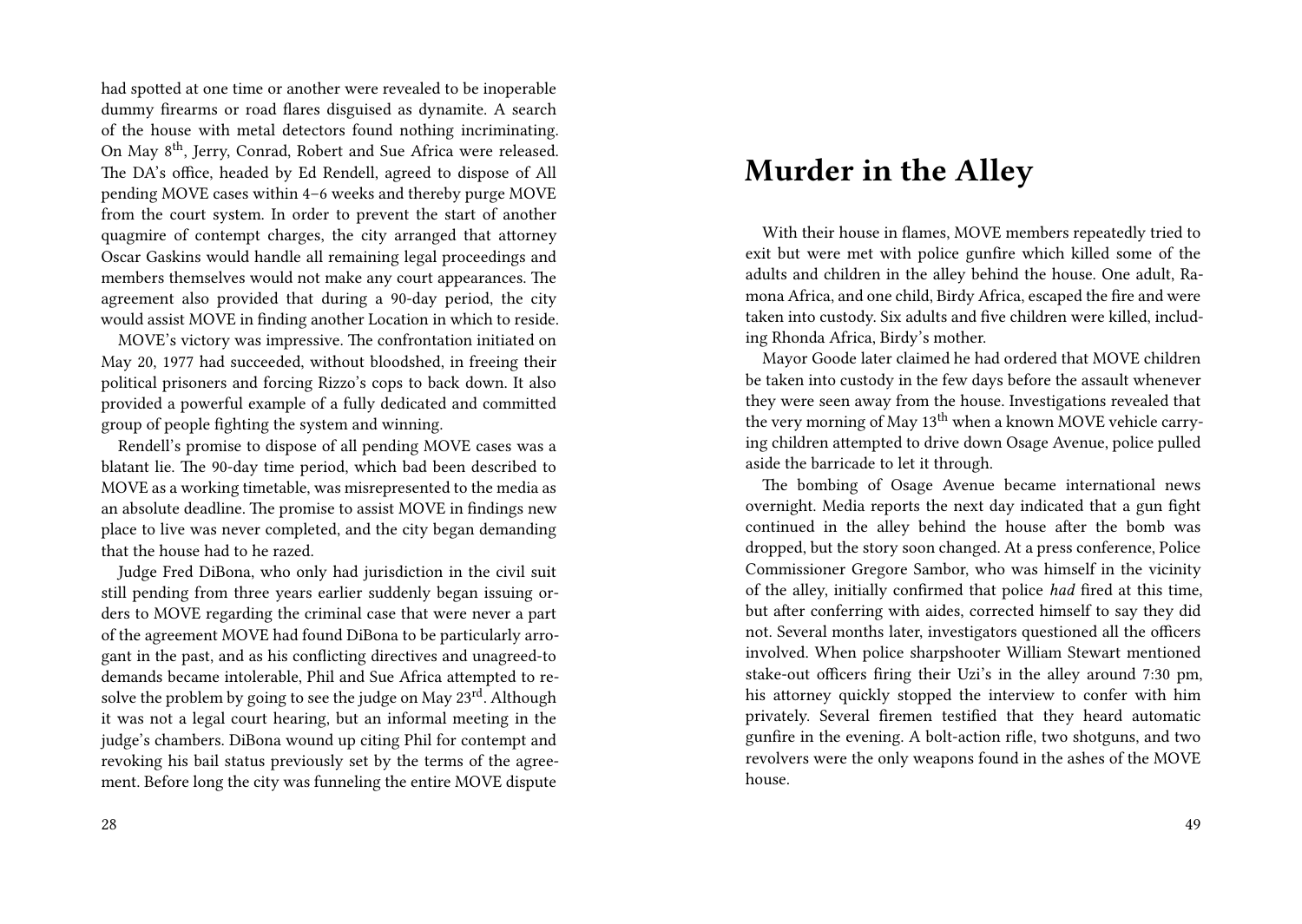provided. None of these measures succeeded in driving MOVE from the house late in the afternoon, a state police helicopter was used to drop a bomb on the roof which started a fire that officials deliberately allowed to burn. It soon spread to the adjoining row houses, eventually burning down the centre block of some 60 home.

through DiBona's courtroom, bypassing other judges not as closely aligned with Rizzo.

At a hearing on August 2, 1978, DiBona ruled that MOVE had violated the 90 day 'deadline' and should have vacated the house. Police surveillance officers could testify to only actually seeing three members present at the house that morning, but the city was so bent on hunting down and framing MOVE members that by the time the hearing was over, DiBona had sentenced attorney Oscar Gaskins for contempt and signed bench warrants authorizing police to arrest practically every known MOVE adult, including Robert, Conrad, Jerry and Sue Africa. These four and most other members were not in the house and couldn't possibly have violated an order to vacate it.

On August 5<sup>th</sup>, Philadelphia authorities, in collaboration with Virginia police staged a midnight raid on the Richmond home of two MOVE women and 14 children. Storming in at gunpoint, they arrested Gail and Rhonda Africa. The legal justification for these arrests was Gail and Rhonda's alleged failure to leave a house they weren't within a hundred miles of.

By August of 1978 the government had: 1} Searched MOVE's house to insure the absence of weapons and explosives. 2) Continued to keep the house under surveillance after the search, 3) Manufactured the appearance of a legal basis to arrest MOVE, and 4) Kept legal improprieties out of media coverage while making MOVE out to be the villains with a 90-day deadline myth. Rizzo was now in a position to use his favorite solution to civic conflicts: Brute force and lots of it.

On Tuesday, August 8<sup>th</sup>, hundreds of cops in flak jackets and riot helmets surrounded the 33rd Street location at dawn and ordered MOVE to surrender. Police then rolled in specially modified construction vehicles and tore down the fence and smashed out the windows. Just before 7:00 am, MOVE was notified by bullhorn "Uniformed officers will enter your house for the purpose of taking each of you into custody. Any resistance or use of force will be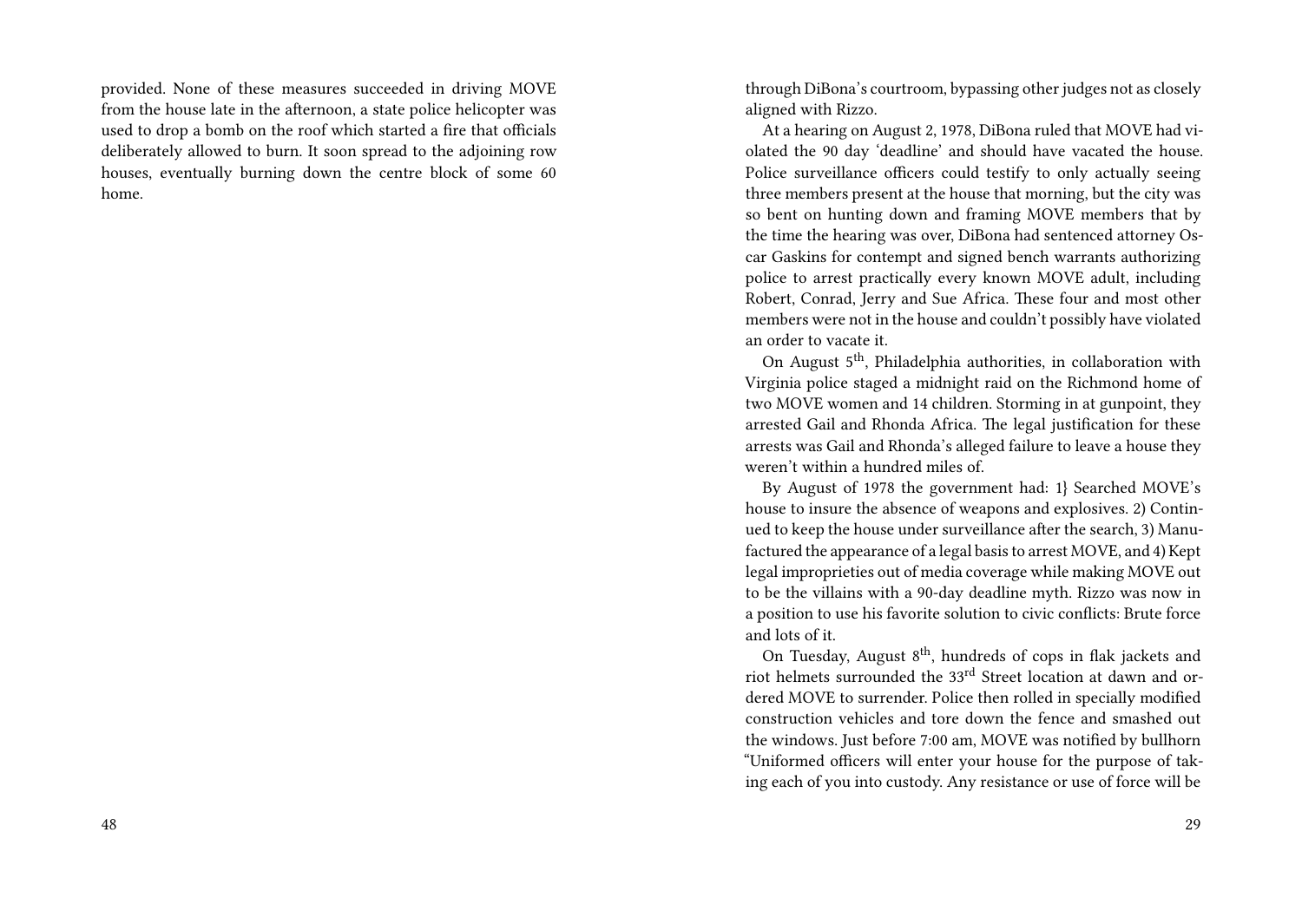met with force." In the next hour a total of 45 armed police entered and slowly searched the three story house only to find that MOVE was barricaded in the basement. Around 8:00 am, firemen pried off the boarded up basement windows and turned on water cannons. MOVE adults were soon wading in rising water with children in their arms in danger of drowning. Suddenly, gunshots rung out and police throughout the area opened fire. In the short period of sustained gunfire, Officer James Ramp was fatally wounded. Three other policemen and several firemen were also hit. (The minutes of a police stall meeting two days later noted one captain's opinion of "an excessive amount of unnecessary firing on the part of police personnel when them were no targets per se to shoot at." One of the stake-out officers later admitted under oath that lie had emptied his carbine into the very basement from which he heard screaming women and crying children.) After the gunshots subsided and tear gas was fired in, MOVE adults began carrying children out of the basement and were immediately arrested by angry cops.

Later in the day, the large crowds that had gathered in the area were chased down and broken up by police on horseback. Many people were knocked to the ground and brutally beaten. Others were chased into their very homes and assaulted by police.

As police grabbed the twelve adults and eleven children coming out of the basement, MOVE mothers had limit babies snatched from their arms before being handcuffed and taken away. All the adults were mistreated and beaten by arresting officers eager to vent then rage. One such arrest was captured on him unbeknownst to officers Joseph Zagame, Charles Geist, Terrance Mulvihill and Lawrence D'Ulisse. As Delbert Africa emerged from a basement window empty-handed with outstretched arms (see back cover), Zagame, without provocation, smashed him in the face with a police helmet as D'Ulisse connected with a blow from the butt of a shotgun. Knocked to the ground, Delbert was then dragged by his hair across the street where the other officers set upon him, savagely kicking him in the head kidneys and groin.

# **May 13, 1985 Bombing and Fire**

MOVE told negotiators attempting to avert a crisis at the last in mine that if the city could refute any claim regarding past improper legal procedures, and if any one official would initiate an honest investigation of the 197B incident, MOVE would call off the confrontation. Officials and the media ignored this.

On May 8th, Alfonso Africa was sentenced to 5 years for ill re ate rung an officer during a prior arrest. On May 11<sup>th</sup>, police obtained tin arrest warrant for Alfonso (even though lie was already in jail) and used it two days later to justify a tear gas assault on Alfonso's home tn Chester Pennsylvania. The only adult present, his wife Mary, was arrested and their 5 children were taken away as police ransacked the house.

To provide a legal basis for the Osage Avenue at tack, Judge Lynne Abraham signed arrest warrants on May  $11<sup>th</sup>$  for Ramona, Conrad, Frank and Teresa Africa on charges of disorderly conduct and terroristic threats. The next day police evacuated the 6200 block of Osage Avenue and towed away parked cars.

On Monday, May 13th, police and firemen launched a full scale military assault on the MOVE row house using tear gas, water cannons, shot guns, Uzi's, M-16's, silenced weapons, Browning Automatic Rifles. M-60 machine guns, a 20mm antitank gun, and a 50 caliber machine gun. Some of these weapons were illegally obtained with the help of the U.S. Alcohol, Tobacco, and Firearms Agency.

Between 6:00 and 7:30 am, police flooded the area with tear gas and fired over 10,000 rounds of ammunition at the house knowing there were women and children inside. They also tried to blast through the walls with the military explosives the FBI had illegally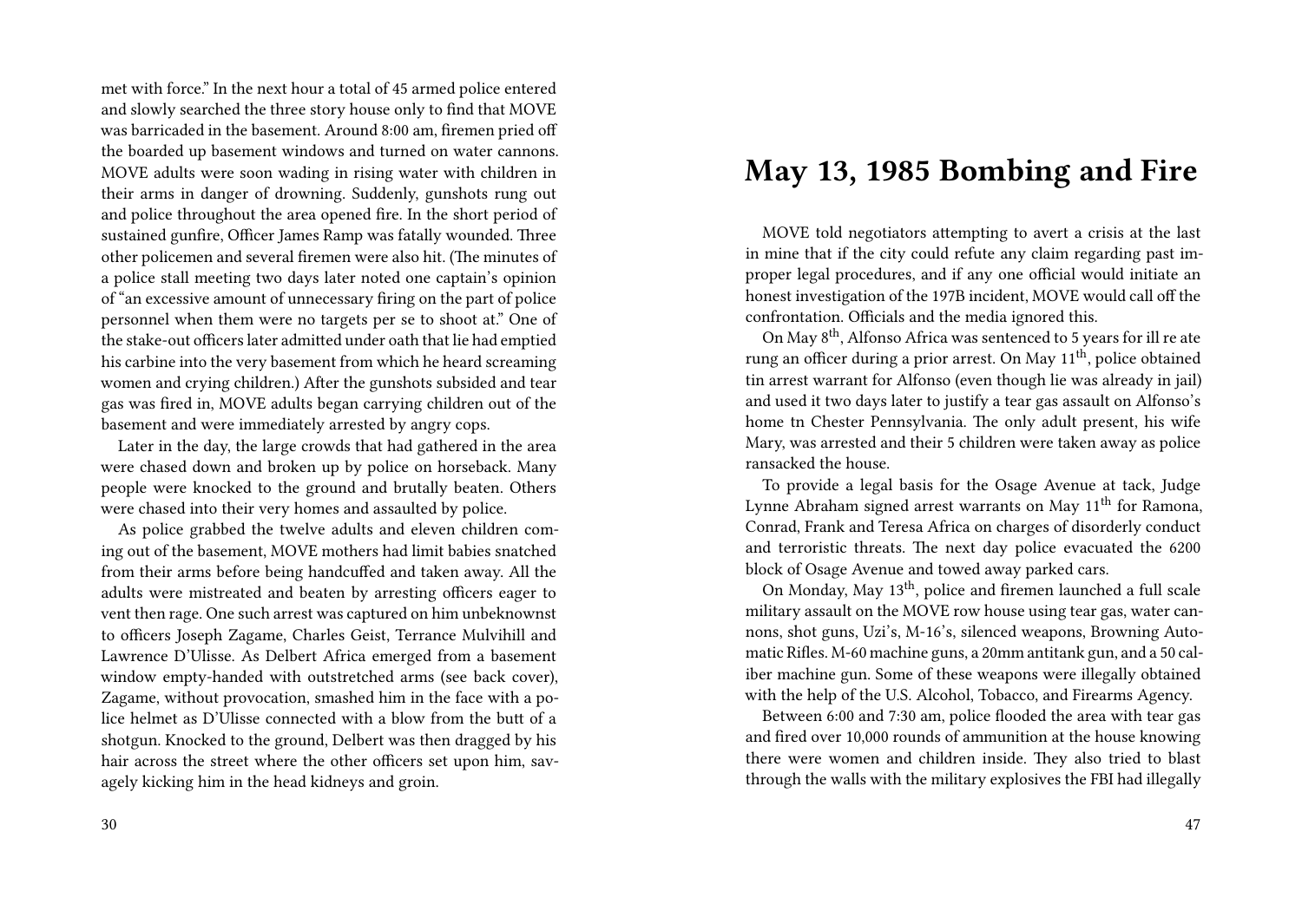of 1984 to explain their position, police stepped up their intimidation and harassment campaign Between June and October, Alfonso Africa was arrested and beaten bloody several times by police, and shot (non fatally) during one arrest. On August 8, 1984, hundreds of police and firemen spent the day surrounding the Osage block in what came to be viewed as a dry run for the later disaster, but MOVE would not be provoked. Frustrated with city officials inability to resolve the conflict, the Osage neighbors asked Governor Dick Thornburgh to intervene but he refused to get involved. (And when he later headed the U.S. Justice Department, Thornburgh declined to investigate the very May 13 1985 catastrophe he could have averted.)

Initial denials of police brutality became difficult to maintain after video tapes of the beating were broadcast. Only after the resulting public outcry arose did the DA's office take any action. A special grand jury was impaneled which eventually handed down indictments. Not until a few years later were Zagame, Geist and Mulvihill brought to trial on assault charges. On February 3, 1981 just before the jury was to start deliberating, Judge Stanley Kubacki made a surprising departure from normal procedures and ordered the jury dismissed and the officers acquitted, despite irrefutable photographic evidence that they had indeed beaten Delbert. Ed Rendell's office never brought charges against Officer D'Ulisse. Though his identity and participation in the brutality were well known and documented.

Three months alter the acquittal, Geist's wife, Carolyn, who was also a police officer, shot him during a domestic dispute, he went into a coma and died 8 months later. It was revealed that site had been battered by her abusive husband on many occasions but the police supervisors she had pleaded to for help had urged her to keep quiet so as not to expose his sadistic tendencies while be was on trial for beating Delbert. (Zagame, D'Ulisse, and Mulvihill all took part in the 1985 MOVE confrontation, each carrying an automatic weapon and firing it during the course of the day. Mulvihill committed suicide in May of 1989.)

Immediately following the August  $8<sup>th</sup>$  assault, the standard police version of events was that MOVE fired the first shot. Yet the limited number of civilian eyewitnesses, mostly reporters, who had been allowed past police barricades had different accounts. Radio reporters Richard Maloney and Larry Rosen both recalled hearing the first shot come form a house diagonally across the street where they saw an arm holding a pistol out of a second floor window.

Although destroying the evidence of a crime is illegal, police sent in bulldozers and had the area leveled by noun, destroying the house, the foundations, and the trees in the yard. No efforts were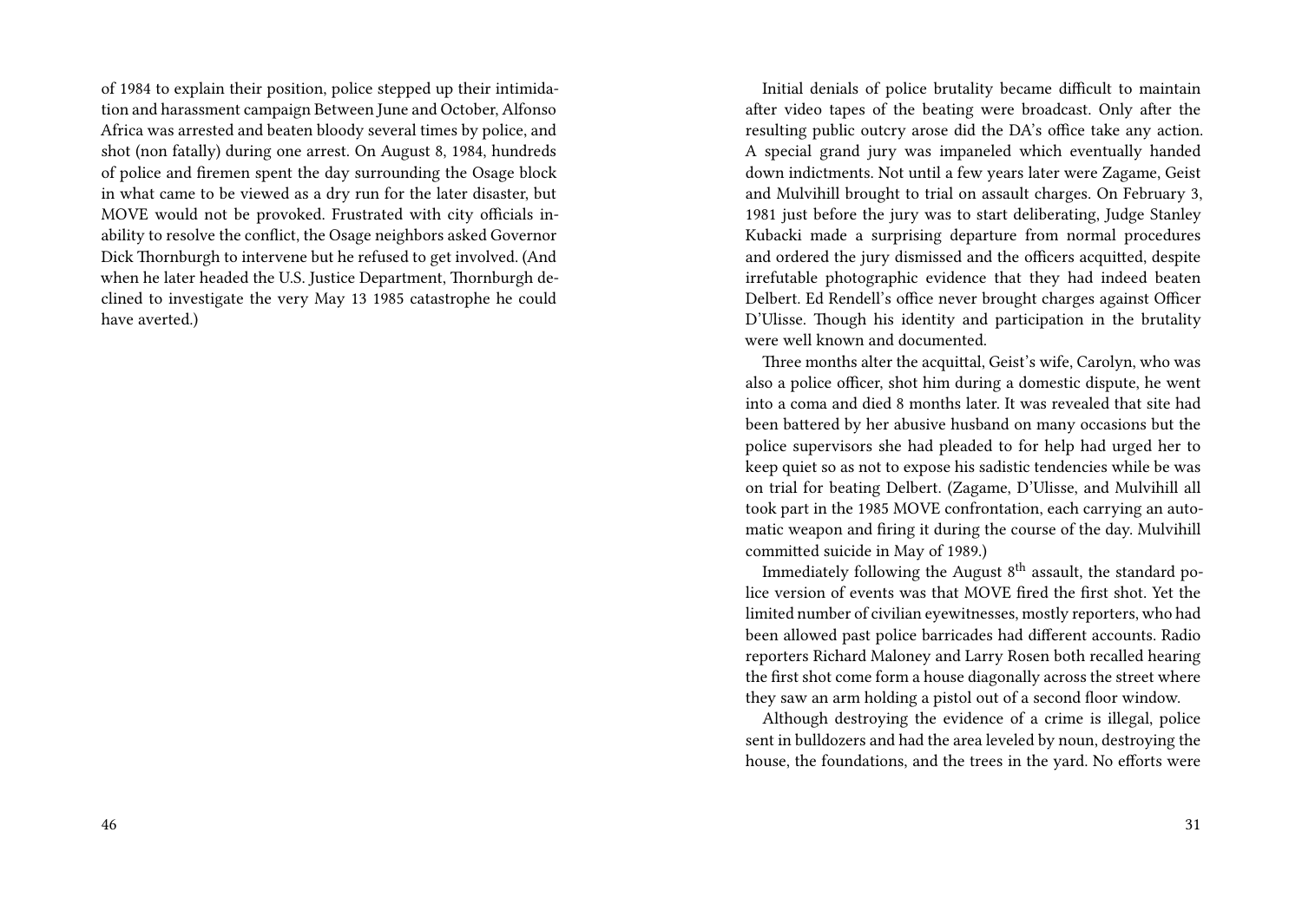made to preserve the crime scene, inscribe chalk marks or measure ballistic angles.

With his typical showmanship and bravado, Rizzo held an afternoon city hall press conference around a prominently displayed table of weapons said to have been removed from the now demolished house. As to whether or not this was the last Philadelphia would see of MOVE, Rizzo stated, "The only way we're going to end them is  $-$  get that death penalty back in, put them in the electric chair and I'll pull the switch." (Before the year's end, Pennsylvania did reinstate the death penalty, but not retroactively.)

Prior to August 8<sup>th</sup>, at the request of attorney Oscar Gaskins, Judge Calvin Wilson had issued a temporary restraining order in prevent the house from being demolished, but City Solicitor Sheldon Albert had ignored it. At a preliminary hearing on a motion, to dismiss based cm destruction of evidence, MOVE argued dial the destruction of the house prevented them from proving that it was impossible for any MOVE member to have shot Officer Ramp. The Illinois case of Black Panthers Fred Hampton and Mark Clark was cited, where the preservation of the crime scene enabled investigators to prove that all the bullet holes in the walls and doors were the result of police gunfire. Judge Merna Marshal denied MOVE's petition and held them over for trial. (Her health failing, Marshal was unable to preside to the end of the hearing and died of leukemia December 30, 1979.)

### **The City turns A Deaf Ear**

By the end of 1981, government officials on all levels had proved ineffective and unwilling to take any action against the unjust imprisonment of innocent MOVE members. The media ignored the issue altogether. On December 25, 1983 MOVE by-passed the news blackout in a direct appeal to the public by using loudspeakers on their house to inform people of the injustices and the city's conspiracy against them. When some Osage Avenue residents complained about the noise, MOVE told them they should put pressure on the city to do something about the innocent people in jail, because allowing such an injustice to go unchallenged meant anyone, including the neighbors themselves, could be set-up, framed and locked away. The neighbors instead put their trust in the government and sought a way to get MOVE out of the neighborhood.

A few weeks later Wilson Goode took over as mayor. While many Philadelphians were glowing with pride at the installment of the city's first Black mayor, behind the scenes Goode reneged on his earlier promise to MOVE and took no action as another confrontation took shape. Anticipating how far the city would go to silence them, MOVE began fortifying their Osage Avenue home. Meanwhile the police made preparations for a murderous assailant by secretly obtaining from the FBI over 17 pounds of the powerful military explosive "C4," in violation of police regulations, FBI policies, and federal laws regarding the transfer of explosives.

As months wore on, news stories began covering MOVE once again but focused on the Osage Avenue neighbors' disagreements with MOVE rather than MOVE's long standing legal dispute in the city. After MOVE held a meeting with Osage residents in May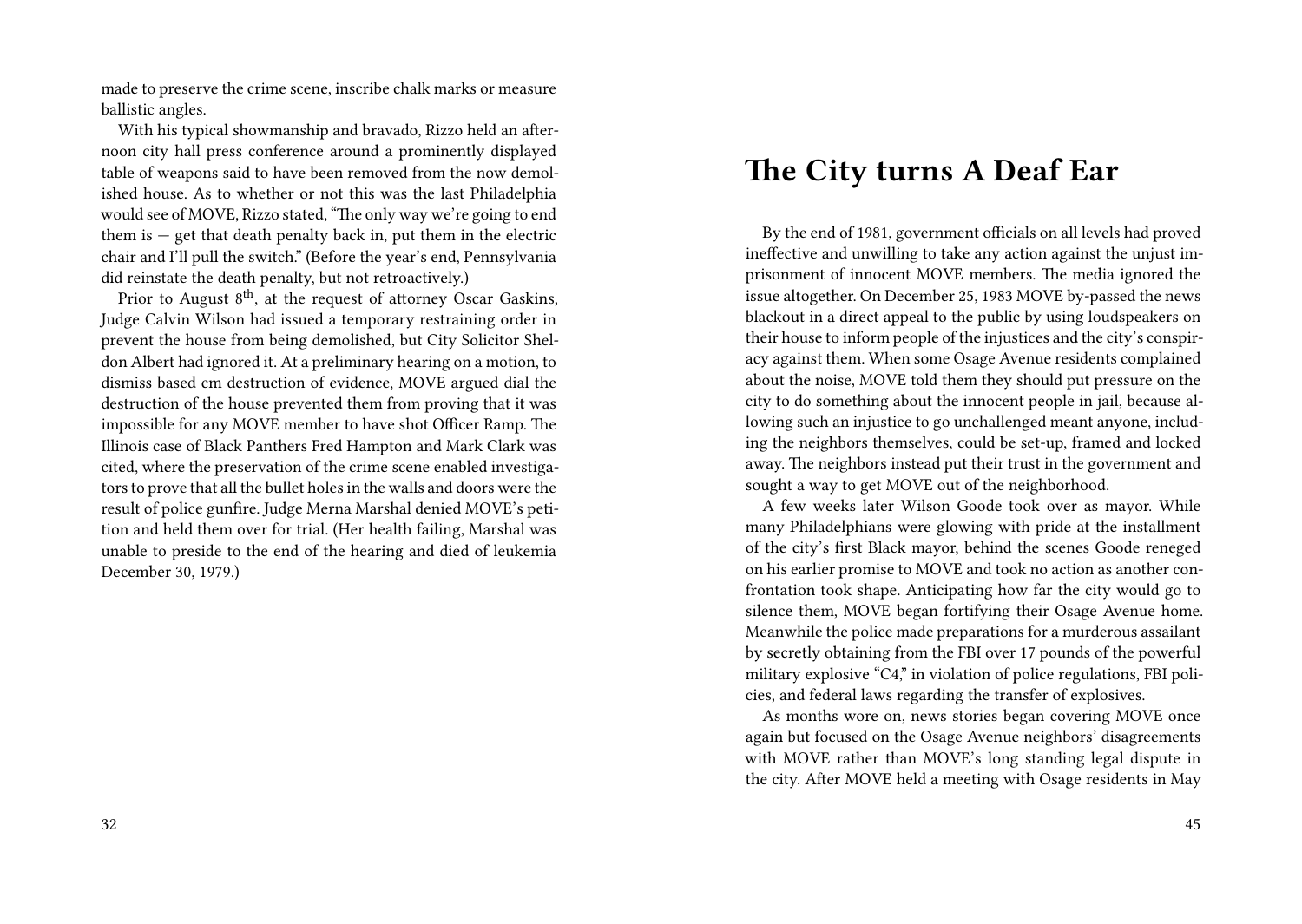was a thriving watermelon business. The fruits were transported on large hand-made wooden carts that provided a hearty workout as members pulled them through the streets. MOVE let customers sample each watermelon before buying and always replaced any that were unsatisfactory.

Long hours of hard work kept MOVE always on the move, and maintained the strong family bond the organization revered. Yet one of the most troubling of deals during the years on Osage Avenue was the task of comforting and reassuring the children of imprisoned members, when the pain of separation from their parents left them grief-stricken and crying.

#### **Murder trial**

With nine co-defendants all representing themselves, nine court appointed back-up attorneys, plenty of press, and an audience of MOVE supporters. the extensive hearings on pre-trial motions became long, drawn out affairs with the atmosphere of a circus. MOVE'S sharp wit and grueling cross-examinations exhausted the patience of several judges who would resort to having members thrown out of court. As a condition of re-admittance, the judge would demand a yes or no answer to the question, "Do you promise to behave if I allow you to return?" Invariably, the reply was, "I will do what's right".

The trial by Judge Edwin Malmed, which became the longest and costliest in Philadelphia history, did not get started until December of 1979. Among the initial prosecution witnesses was Chief Inspector George Fencl, head of the civil affairs unit who, along with Rizzo, was one of the mam orchestrators of the plot to eliminate the MOVE Organization. At past trials and hearings, the courts had often thwarted MOVE's attempts to get high ranking co-conspirators put on the witness stand. Seizing the opportunity, MOVE proceeded to grill Fencl with a vengeance. After four solid days of turbulent cross-examination. Judge Malmed finally cut off the questioning and excused the exhausted witness. The following day, Tuesday January lb, I9S0, the courts were closed fora holiday.

On Wednesday MOVE came to the trial enraged, the day before, police had retaliated by staging another raid in Richmond Virginia where two MOVE women and many children were living including several whose parents were August 8<sup>th</sup> defendants. MOVE demanded the trial be recessed until they could ascertain tin where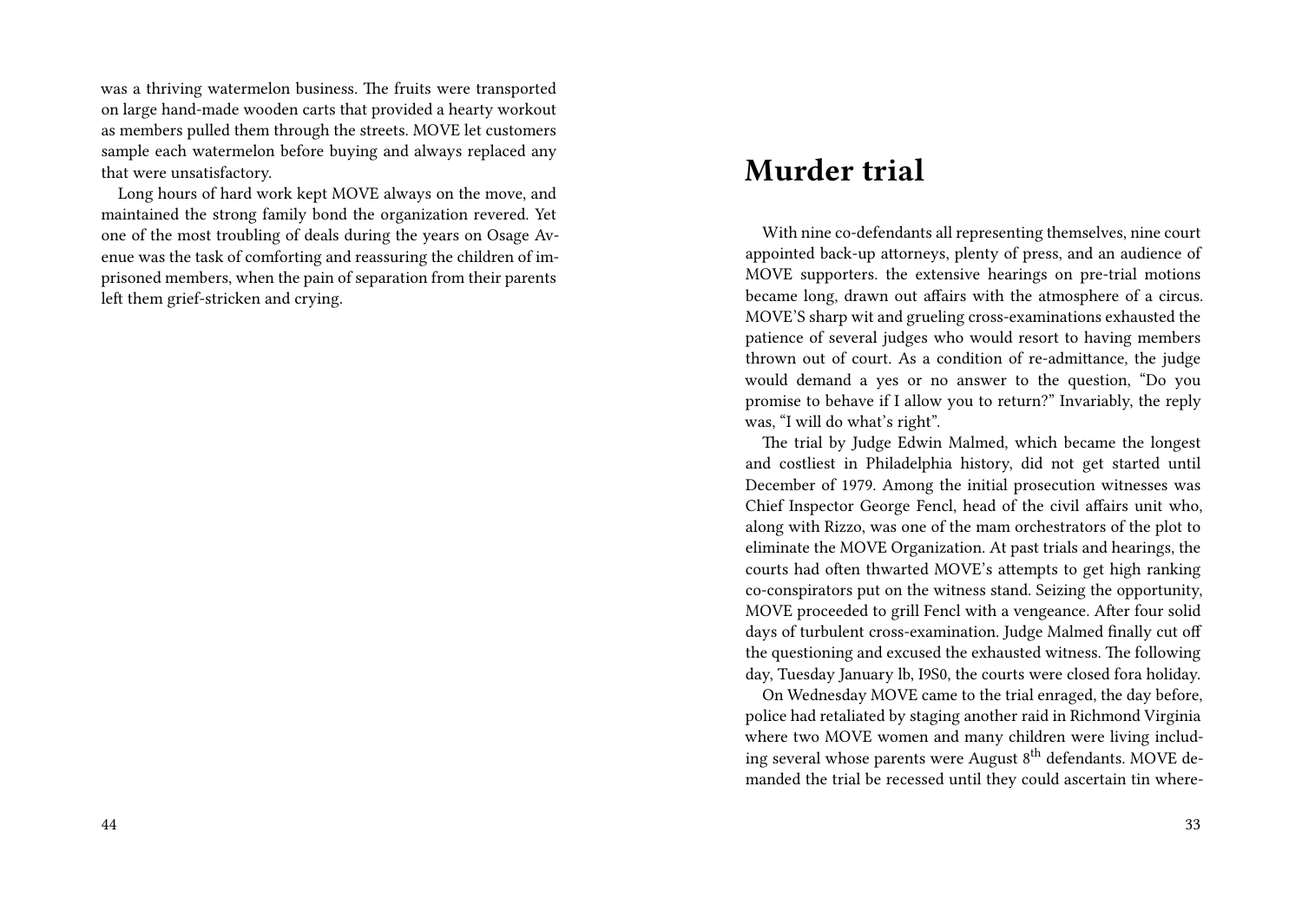abouts and welfare of their sons and daughters. Malmed refused. Some of the more vehement defendants were thrown out as the judge attempted to proceed against the repeated objections of concerned parents. Over the next two days, hostilities continued until finally Malmed had all the defendants removed from the courtroom. He then ordered the back-up attorneys to takeover the case despite MOVE's insistence that no attorneys were to represent them even in their absence. None of the defendants were allowed to attend the remaining 47 days of their own trial.

### **Osage Avenue**

MOVE operates on the principle that hard work pays off in good health. Long hours of legal and political work did not prevent members from keeping to their normal day to day activities which included a special dedication to relieving the suffering of animals. MOVE put out hundreds of pounds of food for birds, dogs, squirrels, and fish on a daily basis.

"MOVE'S AIM IS NOT TO MAKE ENEMIES BUT MOVE'S AIM IS EQUALLY MOT TO COMPROMISE LIFE BECAUSE WE ARE COM PEI LED TO PROTECT LIFE, DOGS CATS RATS FISH DIRT GRASS TREES BIRDS BEETLES WORMS ARE ALL LIFE. FEEDING LIFE, PROTECTING LIFE, KEEPING THE STREETS, THE EMPTY LOTS, THE PARKS FREE OF SHARP OB-JECTS THAT WILL HURT ANIMALS AND PEOPLE IS AS MUCH AN OBLIGATION TO JOHN AFRICA'S REVOLUTION AS FIGHTING THESE POLITICIANS."

#### MOVE

During the early 1980 several MOVE members and many children lived in a row house at 6221 Osage Avenue on the western edge of the city. Baskets of fresh fruit and vegetables were put outside to encourage passing children and adults to eat strong food rather than junk food. MOVE also built stoves and supplied firewood to people without heat, checked on the elderly living alone and built dog houses for pet owners who kept their dogs outside in the winter. In warmer months one of MOVEs fundraising activities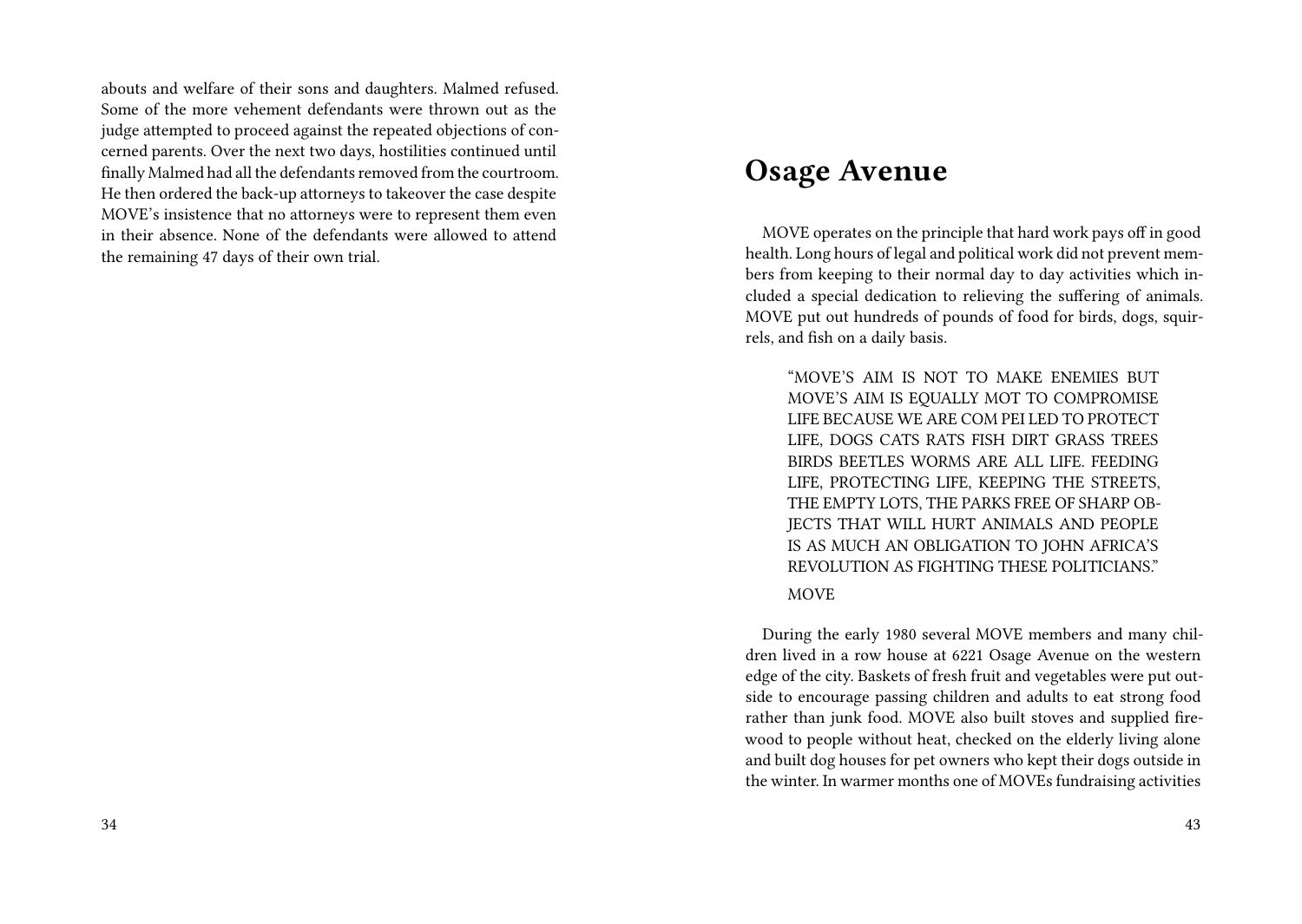prospective jurors, Sabo stripped Mumia of his right to conduct the defense and ordered the court appointed attorney, Anthony Jackson to take over the case. Mumia then refused to participate in a blatant railroading and his version of the crime scene events was never recounted.

Some eyewitnesses saw a man running from the scene who was never identified by police. Others gave descriptions of the gunman that did not match Mumia appearance. The political nature of the case became apparent when prosecutor Joseph McGill argued that Mumia deserved the death penalty because of slate merits he made over 12 years earlier as a Black Panther spokesman. The jury, from which over ten Blacks were systematically excluded and on which two Blacks remained, returned a verdict of guilty and a sentence of death.

#### **30 To 100 Year Sentences**

On May 8, 1980, after 67 days of trial. Judge Malmed pronounced Janine, Debbie, Janet, Merle, Delbert. Mike, Edward. Phil and Chuck Africa guilty of third degree murder, conspiracy, and multiple counts of attempted murder and aggravated assault. Each defendant was given a sentence of 30 to 100 years.

Several days after the verdict. Malmed was a guest on a local talk radio show, journalist Mumia Abu-Jamal cutted in and asked the judge, "Who shot James Ramp?" Maimed replied, "I haven't the faintest idea," and went on to say that since MOVE members wanted to be tried as a family, he convicted them as a family. Three other adults had also been in the house on August  $8<sup>th</sup>$ , yet two were never convicted and Consuewella Dotson, who refused to disavow MOVE, was later sentenced in a separate trial to 10–20 years by Judge Levy Anderson who added on another three and a half years for contempt. The nine defendants protested that they were convicted only because of their unwavering allegiance to MOVE rather than for any complicity in the death of a policeman.

The legal grounds for Rizzo's military operation were 21 bench warrants signed the week before August  $8<sup>th</sup>$ . Judge DiBona issued these warrants because MOVE members had failed to appear in court at the August  $2<sup>nd</sup>$  hearing where he ruled they had violated a 90 day 'deadline' to vacate the house. On January 31, 1980 judge DiBona died, yet his warrants were not withdrawn. Only 9 MOVE members had been arrested on August  $8<sup>th</sup>$ . The other 12 warrants remained outstanding, although: 1) MOVE had never agreed loan absolute 90-day deadline, 2) Judge DiBona never had jurisdiction on the criminal matter, 3) The terms of the agreement stated attor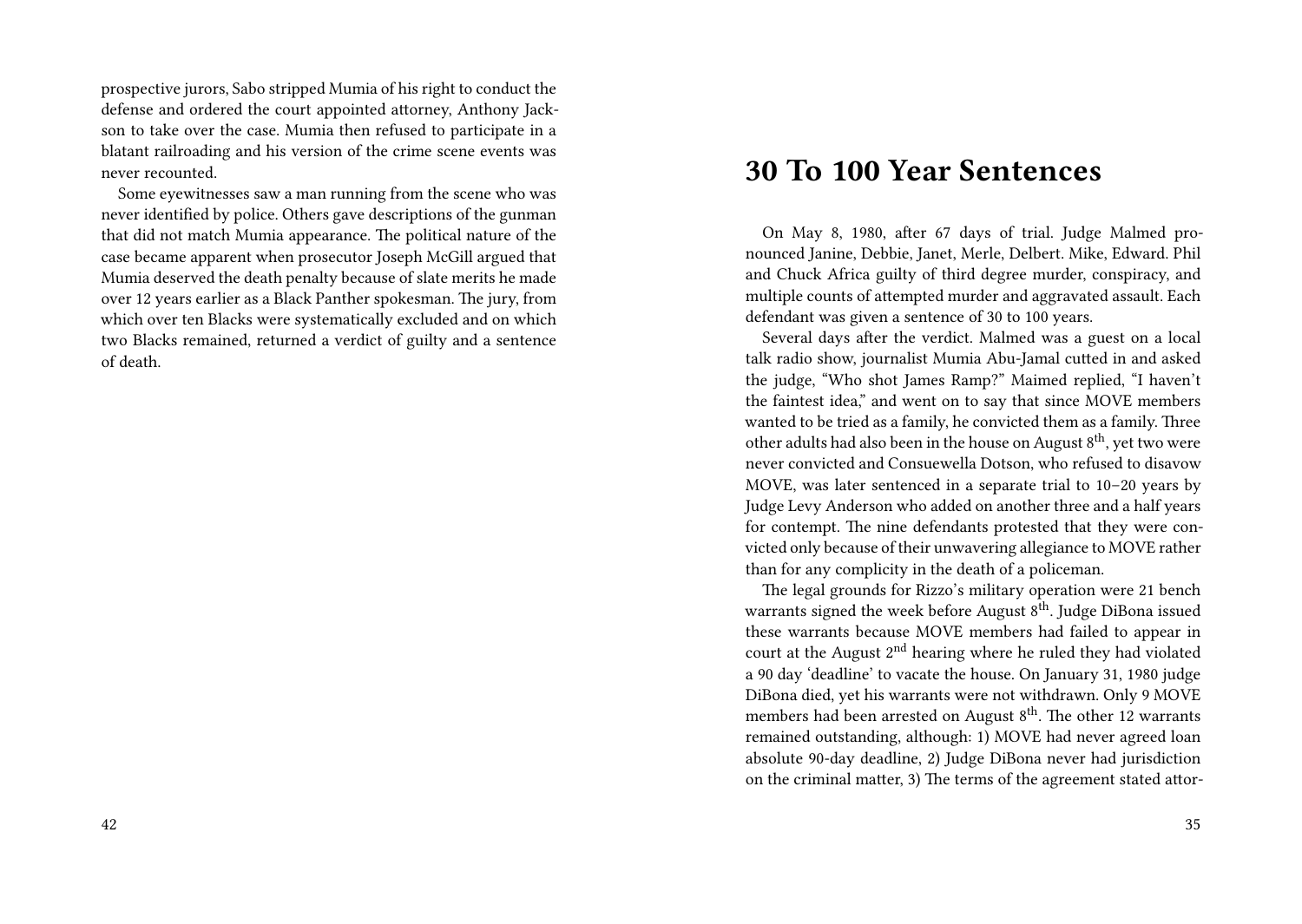ney Oscar Gaskins would represent MOVE and no members would be required to attend any hearings, 4) By August  $8<sup>th</sup>$ , any member who wasn't arrested obviously *had* vacated the house, and 5) After August  $8<sup>th</sup>$  the house no longer existed. Such technicalities were no obstacle to the District Attorney's version of due process. On the basis of a dead judge's bench warrants, Ed Rendell's office fabricated criminal fugitive warrants, and the campaign to hunt down and destroy MOVE continued.

#### **Mumia Abu-Jamal — Part 1**

One of the few media people to accurately report on MOVE and make a serious effort to understand the organization was Mumia Abu-Jamat, a highly regarded Philadelphia journalist and president of the local chapter of the Association of Black journalists.Throughout the 1978 confrontation and resulting trials, his in- depth MOVE coverage often left him at odds with his employers. Rather than compromise his integrity as a journalist, he began free-lance reporting while driving a cab at night to support his family. On December 9<sup>th</sup>, 1981 around 4:00 am, Mumia was driving through downtown Philadelphia when he came upon William Cook, his own brother, whose car had been stopped by a police officer. What happened in the next few minutes has become obscured by conflicting testimony, altered or missing evidence, and misleading inflammatory publicity. By the time back-up police arrived on the scene, gunshots had been fired, Mumia was badly wounded, and Officer Daniel Faulkner was dead. During his arrest and subsequent hospitalization, Mumia was abused and beaten by police, His brother was charged with aggravated assault, though later testimony and evidence indicated the officer had beat William over she head with a flashlight hand enough to draw blood.

Charged with first degree murder, Mumia maintained his innocence and, like MOVE members in trials he had reported on, exercised his constitutional right to argue his own case. The high publicity trial was presided over by Judge Albert Sabo who quickly denied Mumia's request to be represented by JOHN AFRICA. During jury selection. Mumia put his well honed interviewing skills to use. As his impressive dignity and eloquence became apparent to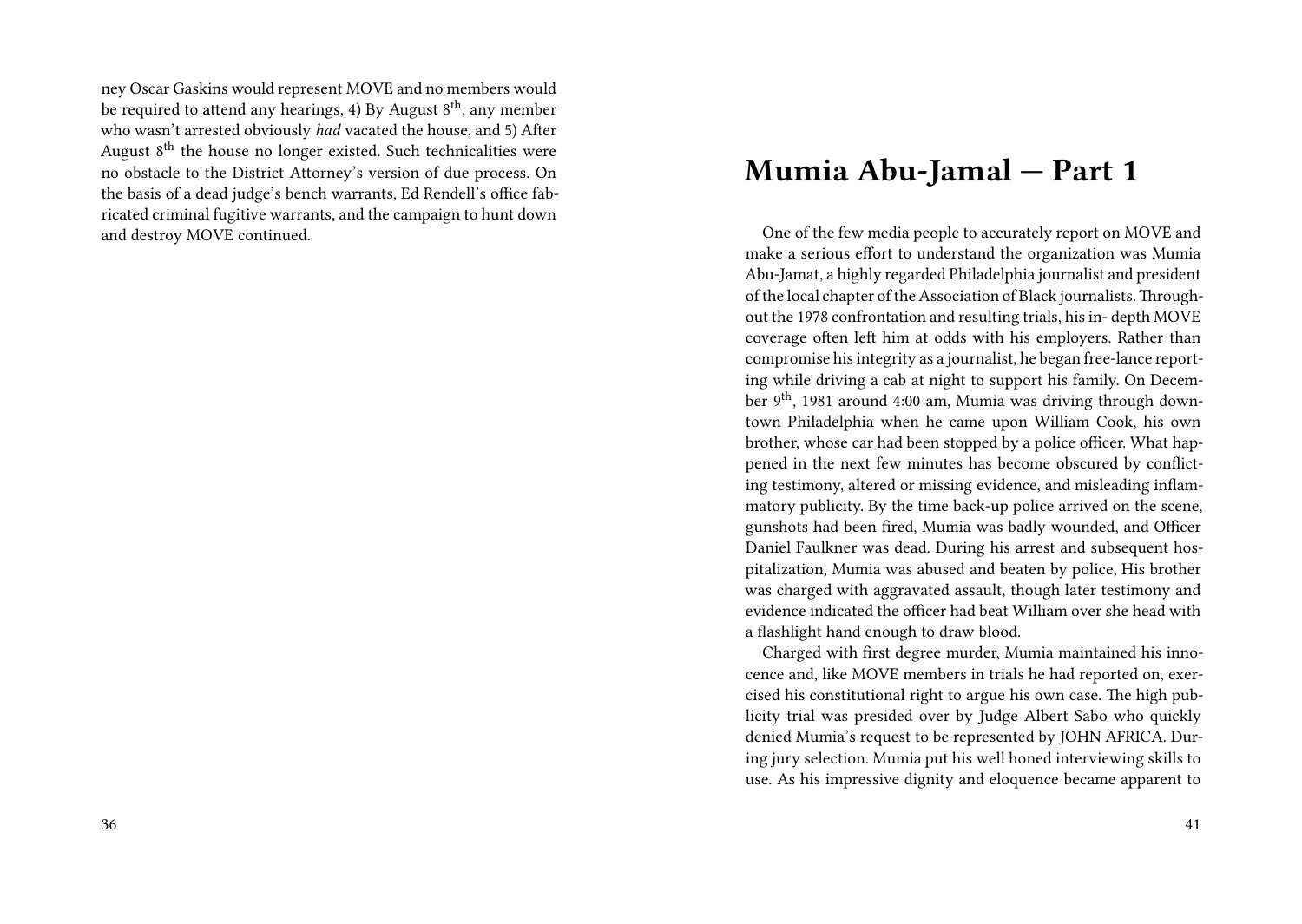Beginning in 1982, MOVE met several times with city managing director Wilson Goode who entered and won the mayoral election during 1983. After reviewing MOVE'S claims, Goode agreed that MOVE had been denied justice and promised to remedy the situation, but not until after he took office as mayor. Such words and promises from a politician meant nothing to MOVE. Based on his actions and deeds, Goode had turned his hack on the injustice.

### **Outwitting The Feds**

During the standoff in the summer of 1977, federal AIF agents had gotten Donald Glassey, a former MOVE associate, to implicate the organisation in a bomb making and gun running scheme. But when 10 indictments were handed down on September 1, 1977, only two actual MOVE members were named: Vincent and Alfonso Africa. It took federal agents over three years to find them. Meanwhile, Glassey was put in the federal witness protection program.

On May 13, 1981, the Feds arrested nine MOVE members in Rodiesieiy, New York. Vincent and Alfonso were extradited to Philadelphia for a trial on the bomb making and weapons. barges. New York state judge Andrew Celli warned Pennsylvania officials he might release the others based on their arguments that the fugitive warrants for them were illegal. Fearful of losing their quarry, Rendell's office then came up with extradition warrants signed by Governor Dick Thornburgh, and MOVE members were taken back to Philadelphia.

At legal proceedings, Sue, Carlos, Alberta, Dennis, Conrad, Raymond and Jerry Africa, the lack of validity of the original warrants was repeatedly disregarded. In Alberta's case, judge Kendall Shoyer ordered her bound and gagged to keep her from raising the issue.

In July of 1981, Vincent Africa, also known as JOHN AFRICA and Alfonso Africa conducted their own defense in a trial at the federal courthouse in Philadelphia. The case was called "JOHN AFRICA vs. THE SYSTEM". Unconcerned about the lies and distortions of the prosecutor's witnesses, Vincent slept through much of the case as cops, ATF agents, explosives experts and former MOVE associates testified. In an impassioned closing argument, his only formal re